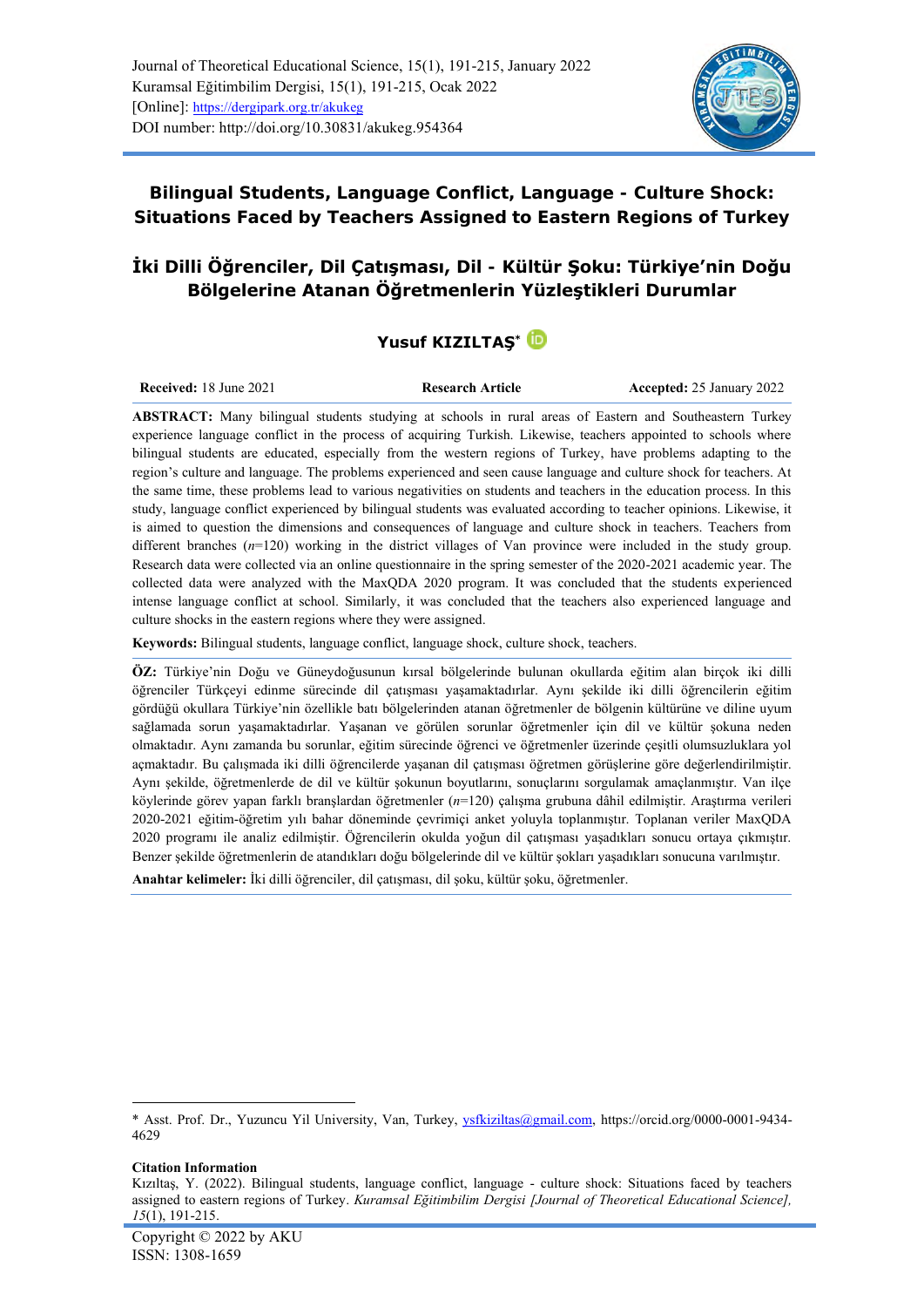The concept of bilingualism, which is considered to speak two languages at the same proficiency level (Ramírez-Esparza & García-Sierra, 2014), is now accepted as an essential and inevitable reality. The factors that make it inevitable that almost one in three people (Wei, 2000) or even half of the world's population (Grosjean, 2010) are bilingual are sometimes the desire to access information from different sources and societies (Mohamed, 2018), sometimes intense human mobility and the multicultural nature of societies (Trisnawati, 2017). Among many factors that cause individuals to be bilingual (Antoniou, 2019), especially the society inhabited and the multicultural structure of the society take a special place. In multicultural and multilingual societies, the obligation of individuals to learn and use the official or dominant language (target language) of the society to which they belong, other than their first language (Citrin et al., 1990), is quite striking. The process of acquiring a second language after their mother tongue can ultimately lead individuals to become bilingual (Ramírez-Esparza & García-Sierra, 2014). However, although the efforts of individuals to become bilingual by learning the dominant language of the society other than their first language is sometimes an advantage, this process may not always take place at the desired level (Danbolt, 2011; Trisnawati, 2017). Due to the occasional and insurmountable difficulties of the second language acquisition process, this process can lead to various negative consequences for bilingual students and other individuals in the long run (Danbolt, 2011). Due to the inability to reach the desired level of proficiency in the second language (Genesee, 2008), it becomes inevitable that bilingualism often turns into a problematic dimension. It can be said that one of the biggest causes of the problems that arise is language conflict.

# **Language Conflict, Language and Culture Shock**

It is known that bilingual students and many individuals experience some problems acquiring a second language (Muarich, 1999). The language conflict (Van Heuven et al., 2008) and the language shock (Schumann, 1986), primarily due to the mixing of the first language with the second language (Guiberson, 2013), are of particular importance among these. As a result of the encounter of two different languages, it is highly likely that the words enter into competition and create confusion in the brain. This problem can often be explained by language conflict (Van Heuven et al., 2008). Likewise, Benyelles (2011) draws attention to the fact that more than one language in the same region can trigger language conflict.

Another problem experienced by many individuals with bilingual students when they enter the environments where the second language is spoken can be expressed as language and culture shock (Schumann, 1978). Schumann; combines language and culture shock under the heading of affective factors in the 'acculturation model'. However, language shock should be considered separately from language conflict. Because if there is language shock, you may not have been exposed to the second language intensively before. There may also be a possibility of no exposure to the second language. According to Fan (2010), language shock; is considered one of the main factors of culture shock. There are adverse effects of the discomfort and foreignness of the individual who enters a different environment on the language. Because culture and language are concepts that affect each other. Therefore, it is a strong possibility that both concepts affect each other. The culture shock was first used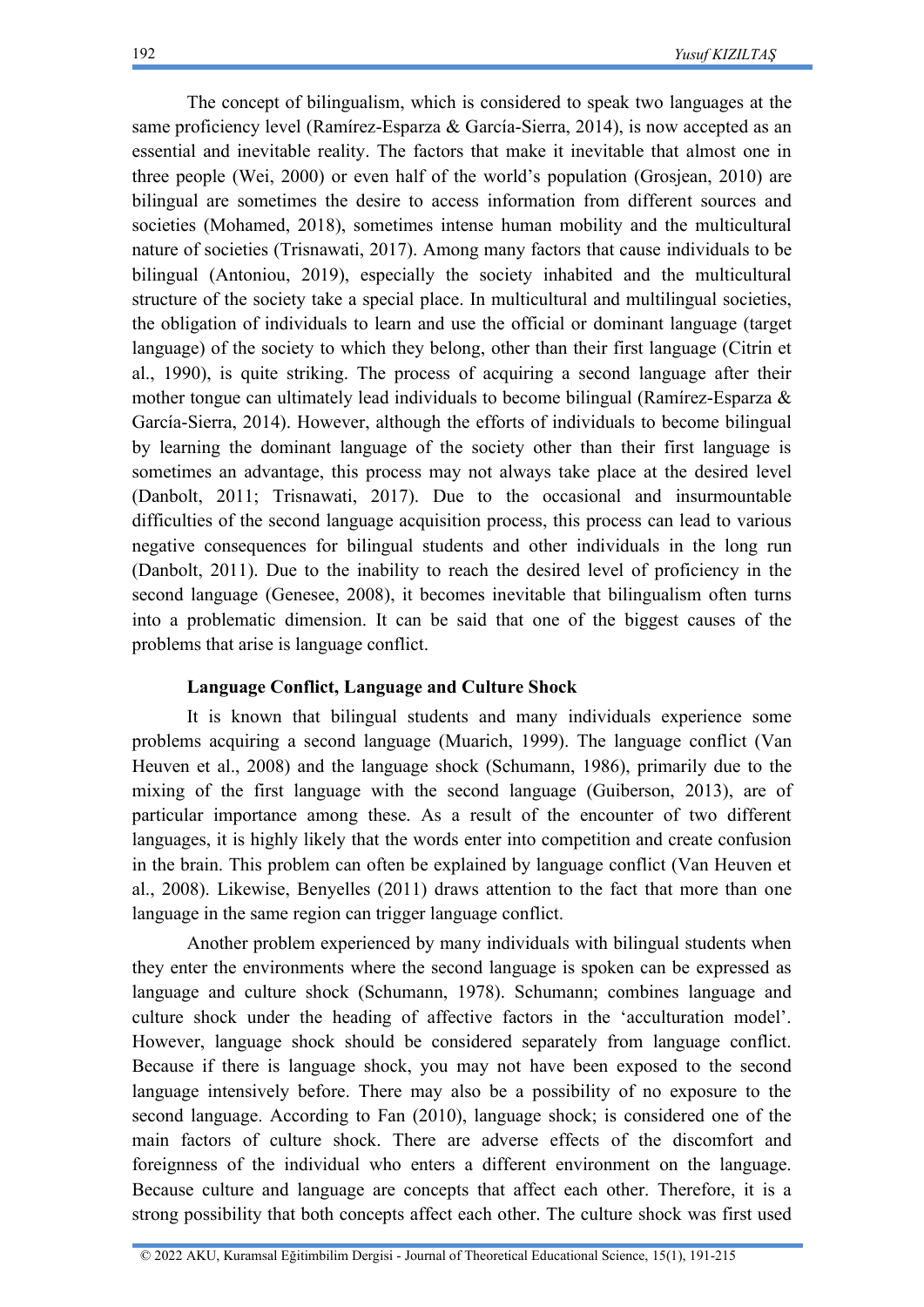193

by cultural anthropologist Kalervo Oberg (Luo, 2014) and may be caused by linguistic differences. Therefore, the prerequisite for a good understanding of language shock is to understand culture shock. According to Schumann (1986), culture shock is experienced more in adults. In humans, sadness, stress, anxiety, depression in culture shock manifested by symptoms (Saylag, 2014), individuals enter an unfamiliar environment (Rese, 2018) that they have not previously experienced. Communication also decreases during this process.

# **Language Conflict in Bilingual Students in Rural Regions of Turkey**

Turkey's Eastern and Southeastern Anatolia regions are considered more rural and disadvantaged (EGR, 2020; Erol & Özdemir, 2020) compared to the other five geographical regions. Compared to other regions, these regions have differences in terms of both the languages used in the region, culture, and climate (Derince  $\&$ Eyüboğlu, 2012). There are other students from different languages whose first language is Arabic, Zaza (Asrağ, 2009; Yılmaz & Şekerci, 2016). Although there are many bilingual students in rural areas, it is known that the first language of these students is mainly Kurdish (Koşan, 2015; Yılmaz & Şekerci, 2016). There are other students from different languages whose first language is Arabic, Zaza (Asrağ, 2009; Yilmaz & Sekerci, 2016). In other words, it is possible to say that there is a multilingual and cultured environment in Turkey (Derince & Eyüboğlu, 2012; Koşan, 2015; Kotluk & Kocakaya, 2018). According to Wei (2008), other multicultural countries in different countries have an official language and different languages spoken. However, it should be noted that bilingual students in rural areas (Eastern and Southeastern Anatolia regions) of Turkey are official citizens of the Republic of Turkey; that is, they are not a minority (Yakışır, 2009). In this context, it is known that students whose first language is Kurdish have some problems (reading, communication, academic failure, discipline) throughout their education (Derince & Eyüboğlu, 2012; Susar Kırmızı et al., 2016; Tulu, 2009; Uğur, 2017).

Bilingual students start school by learning Turkish, the official language of the country, at a certain level (Ceyhan & Koçbaş, 2011) before starting school. Since these students are not foreign to Turkish, they can overcome the effect of language shock over time. On the other hand, in more rural areas and even in villages, the level of Turkish learning of many bilingual students may remain at a lower level (Derince & Eyüboğlu, 2012; Tulu, 2009). This disadvantage causes bilingual students to experience language conflict at school and in the classroom (Susar Kırmızı et al., 2016; Yılmaz & Şekerci, 2016). Language conflict (Kızıltaş & Kozikoğlu, 2020) is inevitable as bilingual children enter a systematic Turkish environment for the first time (Koşan, 2015; Tulu, 2009) and they are prohibited from using their first language (Kurdish).

# **Language and Culture Shock in Teachers Assigned to Rural Regions of Turkey**

The problems experienced in rural areas where bilingual students continue their education are not limited to language shock and conflict. Among the teachers assigned to schools in these regions where bilingual students are educated, teachers from western or other regions of Turkey and foreign to the region (Kozikoğlu & Senemoğlu, 2018) also constitute a significant proportion. Moreover, most teachers do not know bilingual students' first language (Uğur, 2017). As a result, many teachers come across someone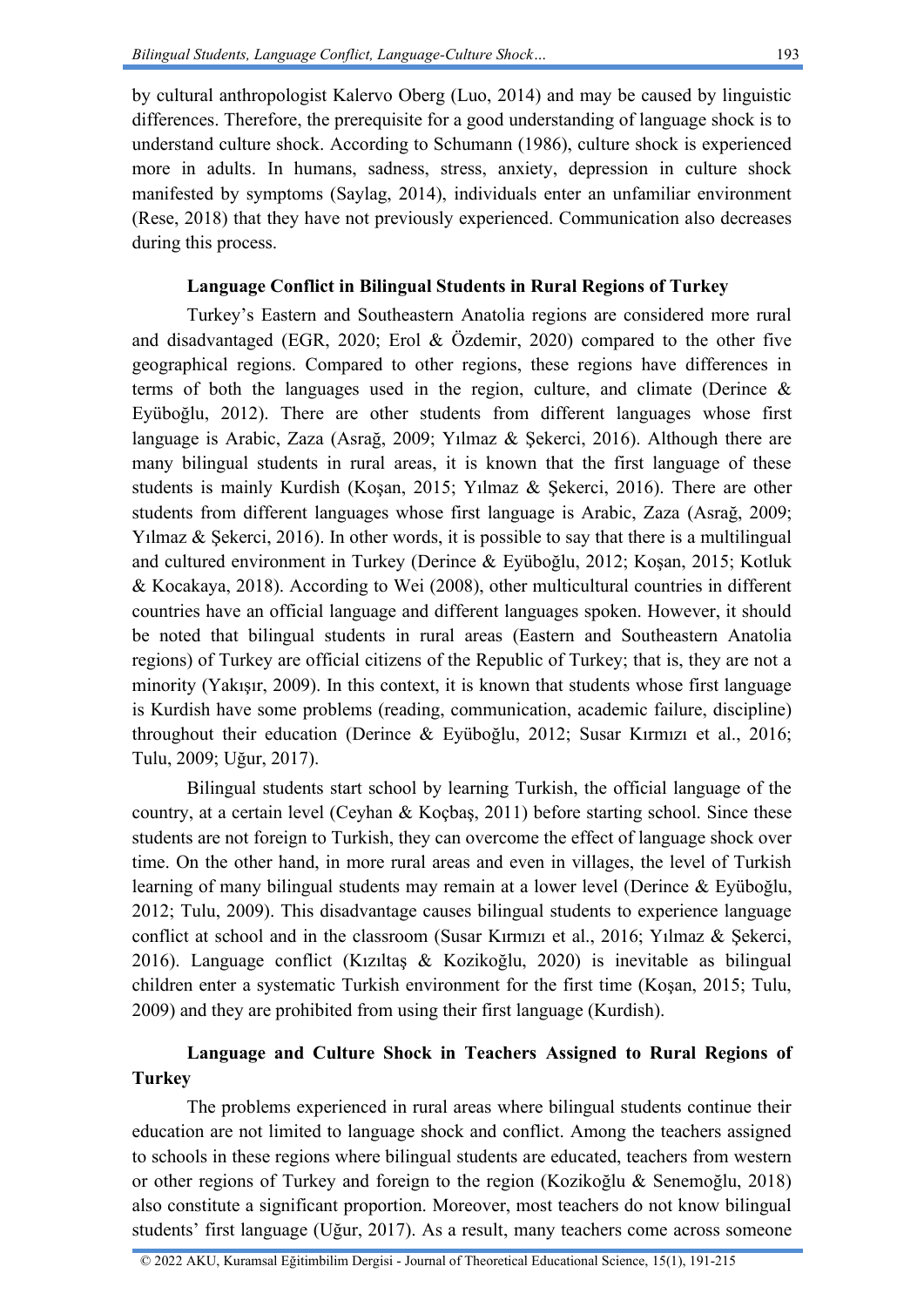who speaks the Kurdish language for the first time. It is expected that this will create language shock (Kozikoğlu & Senemoğlu, 2018). Likewise, the culture of the cities where teachers were born and raised and the life, culture and even the climate of the regions where the schools they work in bear some differences (Aygül & Korkmaz, 2018; Derince & Eyüboğlu, 2012; Kotluk & Kocakaya, 2018; Kozikoğlu & Senemoğlu, 2018).

The unity of many elements (common religion, shared history, a single nation) brings people in Turkey's eastern and western regions together on a common ground (Özcan, 2016; Yakışır, 2009) plays an essential role in breaking the impact of cultural conflict. In other words, teachers assigned to the eastern regions of Turkey are more likely to experience an inevitable shock process in cultural terms. Cultural conflict is experienced more when people go to environments and countries where different religions (Chaudhary & Yadav, 2018) and traditions prevail (Banaszkiewicz & Buczkowska, 2015). On the other hand, this is not the case in culture shock. Therefore, it can be said that the problems experienced in teachers assigned to the eastern regions of Turkey are centered around language and culture shock.

The language and culture shock experienced in teachers, along with the language conflict experienced in students, cause various problems in the individual and social context (Ceyhan & Koçbaş, 2011; Susar Kırmızı et al., 2016) on bilingual students. The rural areas are the country's provinces with the lowest academic success in national and international exams in Turkey (Derince & Eyüboğlu, 2012; EGR, 2020; Koşan, 2015) is just one of the examples that confirm this adverse event situation. Therefore, it is crucial to discuss these problems.

Language conflict, language and culture shock experienced in rural areas of Turkey in the context of students/teachers are fundamental problems. However, the lack of studies directly addressing this problem in rural areas of Turkey is another problem. There are a limited number of studies, albeit far from these problems in disadvantaged regions (Aygül & Korkmaz, 2018; Kotluk & Kocakaya, 2018; Saylag, 2014). It is understood that the studies conducted are far from the concepts of language conflict, language and culture shock experienced in the context of bilingual students and teachers. On the other hand, it can be said that there are studies in this field in countries other than Turkey (Benyelles, 2011; Rese, 2018). However, the lack of similar studies on this problem specific to Turkey is also seen in foreign literature.

# **Current Study**

This research; focuses on the language conflict experienced by bilingual students in rural Turkey and the language-culture shock seen in teachers working in these regions. This study aims to reveal the source and results of these conflicts, in short, all dimensions. The purpose of filling the gap created by the studies in this scope in the literature and creating awareness on this issue makes the research important, meaningful and original. In this context, some questions were sought for answers. In the context of bilingual students in schools in rural regions of eastern and southeastern Turkey and teachers assigned to schools in these regions, the following questions were tried to be answered:

• What are the dimensions of language conflict experienced by bilingual students?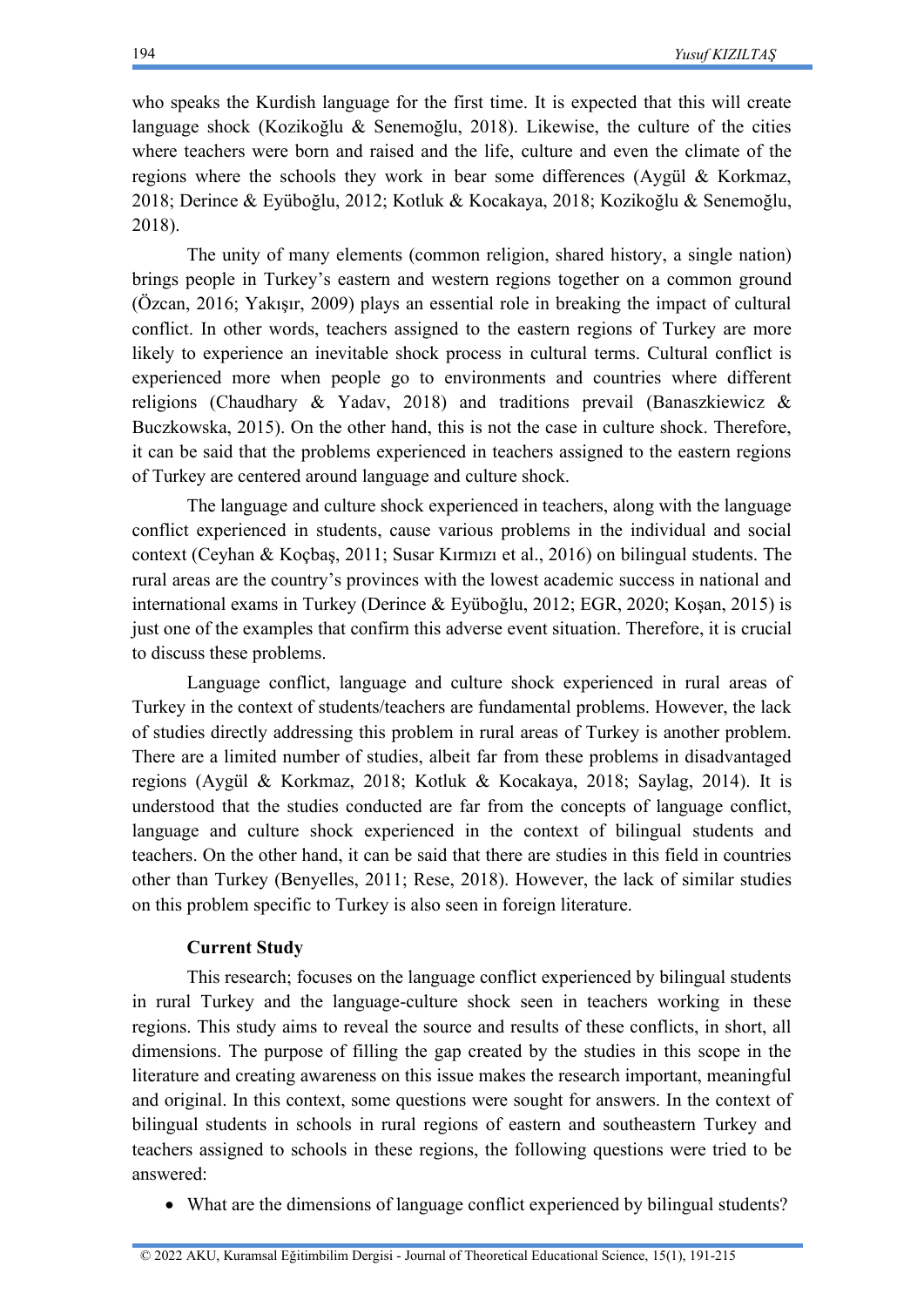- What are the consequences of language conflict in bilingual students?
- What are the solutions to eliminate the consequences of language conflict experienced by bilingual students?
- How is the extent of the language and culture shock experienced by teachers?

# **Method**

# **Research Design**

Phenomenology design, one of the qualitative research methods, was used in the study. Phenomenology focuses on phenomena that we are aware of in daily life but do not have an in-depth and detailed understanding (Büyüköztürk et al., 2016). For example, language conflict in bilingual students who acquire Turkish as a second language and the language and culture shock experienced by teachers assigned to schools in these regions are known but need detailed examination. Therefore, the phenomenology design was used to obtain detailed information about the testimonies, experiences, and perceptions of teachers in different branches, who were thought to have information about these phenomena.

# **Participants**

The study's working group consists of teachers (female=85, male=35) working in different branches in Van province in the 2020-2021 academic year (Table 1). Criteria sampling from purpose-made sampling methods were used to determine the working group. In criteria sampling, specific criteria are determined to fit the purpose of the research. Then, individuals, events or situations that meet the specified criteria/criteria are included in the workgroup (Büyüköztürk et al., 2016).

#### Table 1

| <b>Branch</b>          | Gender | Professional Seniority | $\boldsymbol{n}$ | Total |
|------------------------|--------|------------------------|------------------|-------|
| Primary School Teacher |        | $0-5$ year             | 25               |       |
| $(n=73)$               | Male   | $6-10$ year            | $\mathbf{1}$     | 29    |
|                        |        | 11-15 year             | 3                |       |
|                        |        | $0-5$ year             | 39               |       |
|                        | Female | $6-10$ year            | $\overline{4}$   | 44    |
|                        |        | $11-15$ year           | 1                |       |
| Preschool Teacher      | Male   | $0-5$ year             | 5                |       |
| $(n=47)$               |        | $6-10$ year            | 1                | 6     |
|                        |        | 11-15 year             |                  |       |
|                        | Female | $0-5$ year             | 35               |       |
|                        |        | $6-10$ year            | $\overline{4}$   | 41    |
|                        |        | 11-15 year             | $\overline{2}$   |       |

*Descriptive Information of the Teachers*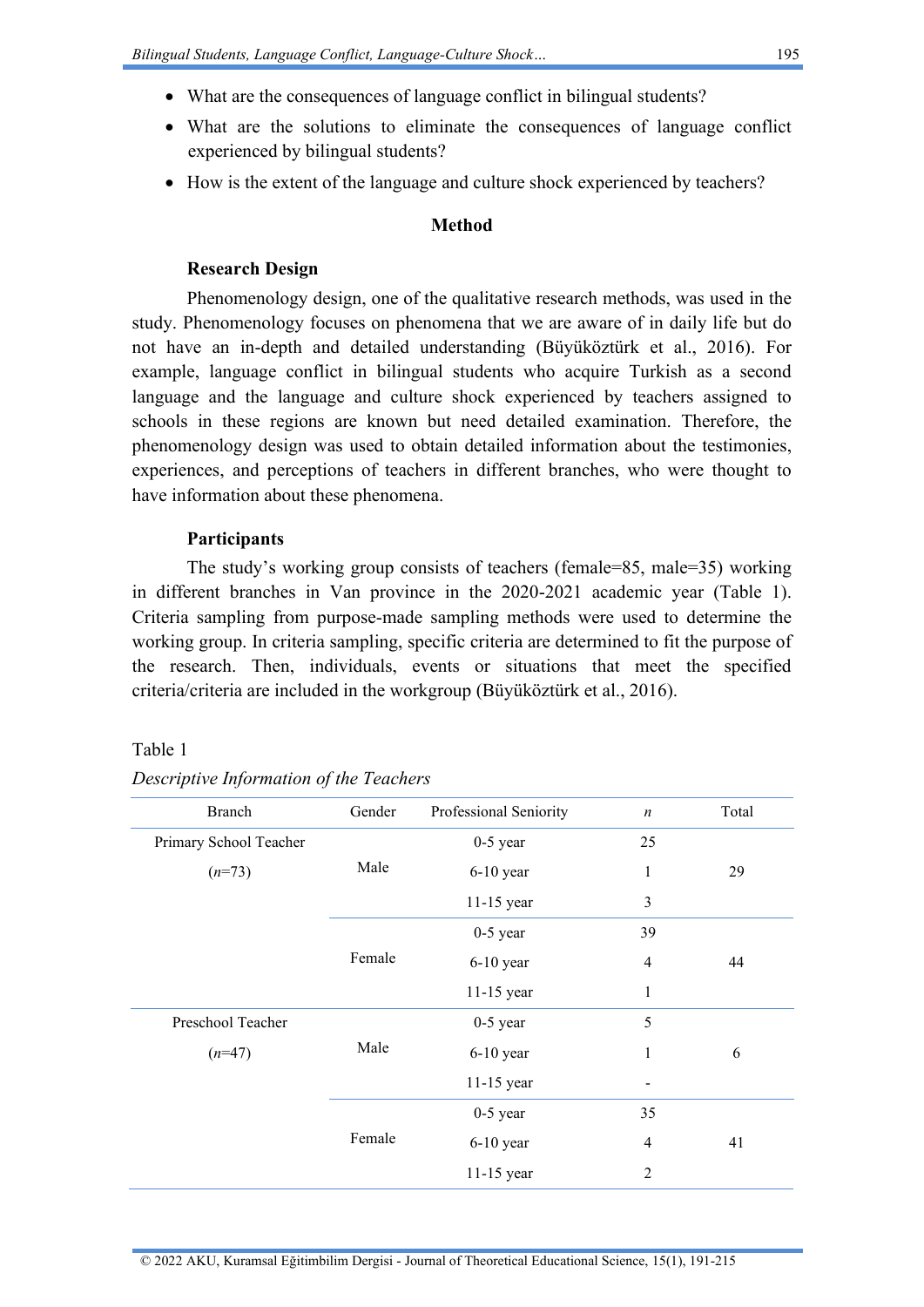Looking at Table 1, most of the teachers participating in the research are female teachers (*n*=85). It is noteworthy that the number of primary school teachers participating in the research is also in the majority (*n*=73). In this study, the fact that teachers work in disadvantaged areas (district village schools) and that their branches are classroom teachers/preschool teachers are considered criteria. Furthermore, two branches are selected as criteria because bilingual students' first meeting with the school is preschool  $(n=47)$  or primary school  $(n=73)$ . In other words, it is the occurrence of the first and intense periods of language conflict at the said education levels.

# **Data Collection Tool and Process**

In this study, the data were collected through an online questionnaire. Google Forms is one of the techniques included in this scope. It can be said that web-based online surveys such as Google Forms are valuable and effective in reaching many people quickly (Kumar & Naik, 2016; Raju & Harinarayana, 2016). In such a period when the Covid-19 pandemic made it difficult to come face to face, the advantages of collecting data with an online survey were utilized. Depending on the purpose of the research, five open-ended questions were asked to the teachers. These questions are: "Can you share your experiences about language conflict in students during the process of acquiring Turkish as a second language", "What do you think about creating psychological and social distance in bilingual students", "When you were assigned to a school/region with bilingual students, did you experience language and culture conflicts, could you share your thoughts?", "What are the consequences of language conflict experienced by bilingual students in the process of acquiring Turkish", "What are your suggestions for solutions in order to overcome the language conflict experienced by students in the process of acquiring Turkish as a second language?". In the personal information form included in the data collection tool, the gender and branches of the participants were tried to be determined. Participants were encouraged to participate in the research voluntarily. Second language acquisition, language-culture relationship the opinions of academicians working on their subjects have been utilized. After the opinions of four experts, one of the questions prepared was removed, and it was decided to collect data over five questions. Likewise, the questions in the online questionnaire were evaluated in the context of language and content by field experts. After that, the questions and the research were piloted on 15 teachers. After all the procedures, online survey questions were finalized.

# **Data Analysis**

The data collected from teachers via online questionnaires were analyzed using content analysis. Content analysis is to gather similar data within the framework of specific concepts and themes and to interpret them by organizing them in an understandable way (Yıldırım & Şimşek, 2013). Themes in questions, categories and codes were created according to these themes. In order to ensure the external reliability of the research, detailed explanations regarding the stages such as the purpose of the research, study group, data collection tool, data collection and data analysis are included. The collected data was transcribed. The data shared with an expert was provided to be coded independently. Then, the coding made by the researcher and the expert were compared. According to the formula of Miles and Huberman (1994)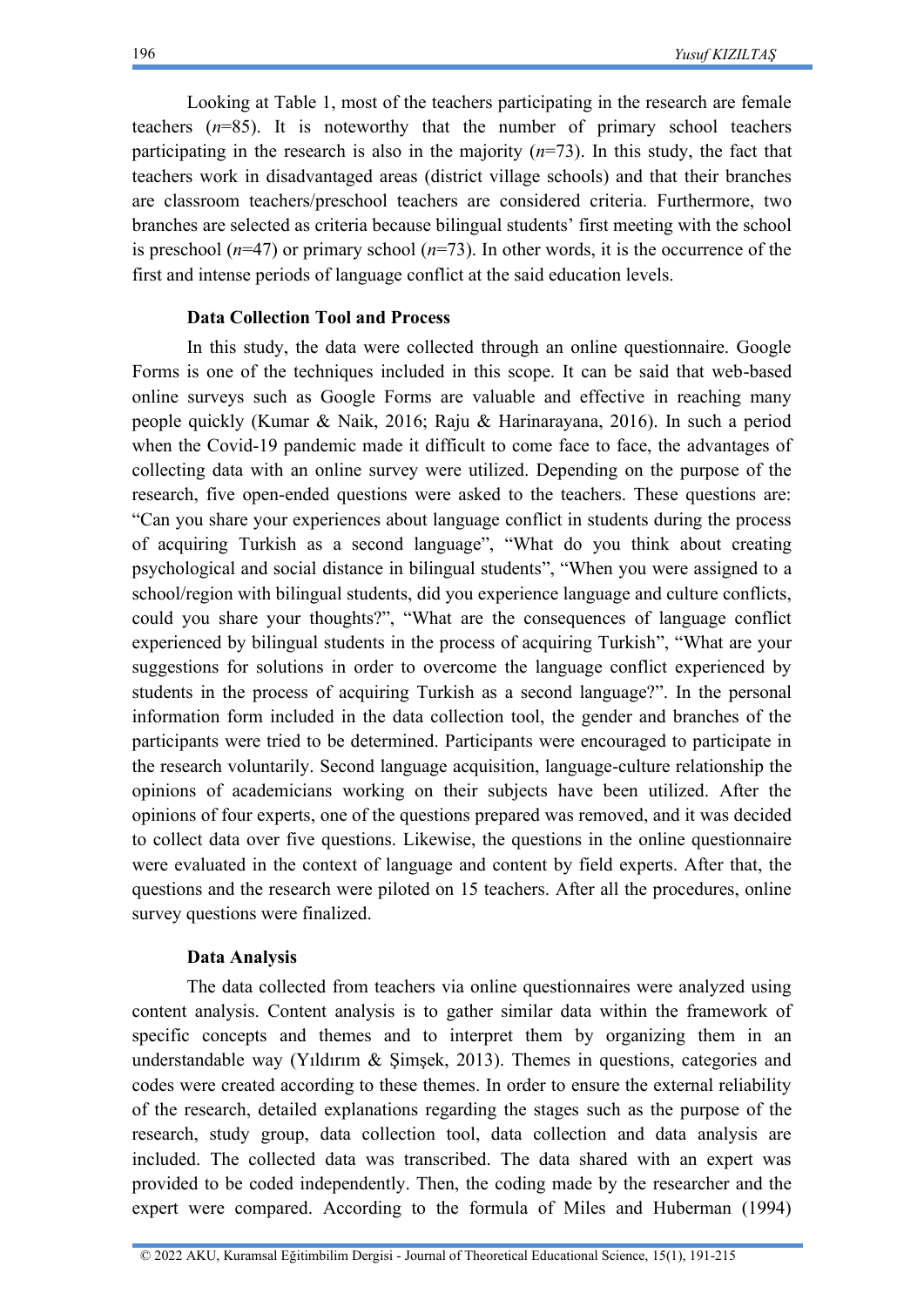(Reliability=Consensus/(agreement+disagreement)), the percentage of agreement between two different coders was calculated, and 95% agreement was found. Therefore, it was decided that the codes made were reliable (Miles & Huberman, 1994). In coding the data, MaxQDA 2020 qualitative data analysis was used.

# **Ethical Procedures**

Ethical committee approval for this study was obtained from the Ethics Committee of Van Yuzuncu Yil University (Num: 2021/06-14; Date: 30.04.2021).

# **Findings**

Data obtained from interviews with teachers; "dimensions of language conflict", "psychological distance in bilingual students", "social distance in bilingual students", "language shock in teachers", "culture shock in teachers", "consequences of language conflict in bilingual students", and "solutions for resolving language conflict in bilingual students" are grouped under seven themes. The research data were presented by describing them according to the determined themes.

# **Dimensions of Language Conflict**

The teachers' opinions were gathered under "dimensions of language conflict" (Figure 1).

# Figure 1



*MAX Maps Code Theory Model Regarding Dimensions of Language Conflict*

According to the opinions of the teachers, in the classroom and school, it is understood that from time to time, bilingual students (Turkish-Kurdish) offer support to their peers who have not yet reached a certain level of proficiency in Turkish (*n*=16). Emphasis is placed on the importance of family support (*n*=12) and peers in supporting the Turkish language learned in the classroom and school. Lack of family support triggers language conflict. Especially outside of school, in the family, the use of televisions, computers, smartphones, tablets in the environment provides more intertwining with Turkish by using mass media  $(n=3)$ . This situation may positively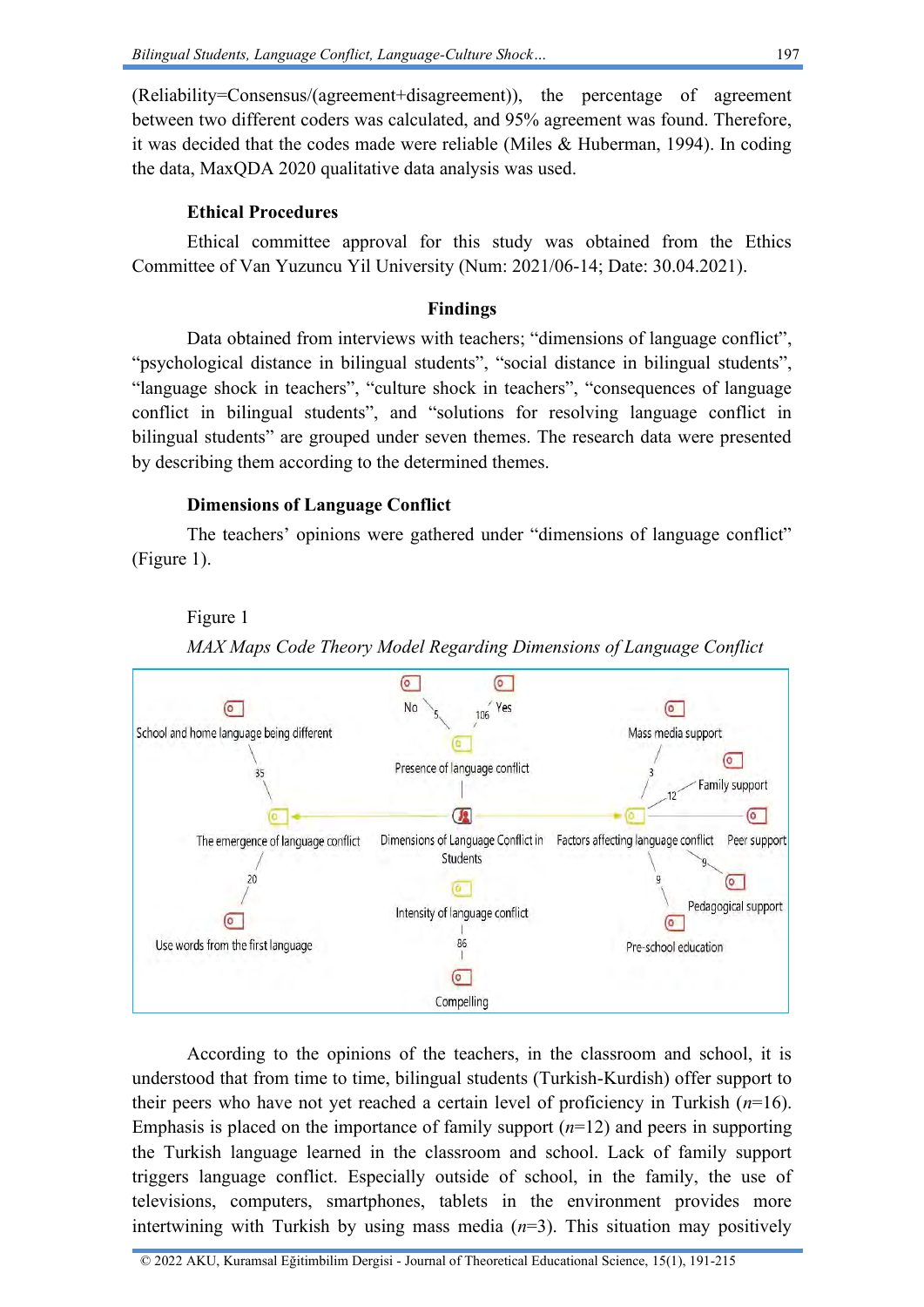affect the development of Turkish according to the results of the participants' opinions. In addition, in-service and pedagogical support  $(n=9)$  to be provided to teachers is essential in contributing to students who cannot overcome the language barrier and do not have the required proficiency in Turkish. Another great point in teachers' views is that language conflict in bilingual students who have received preschool education (*n*=9) has a short course. Participant views on these situations are as follows:

As bilingual students communicate with other children in the classroom, they use Turkish effectively (T23).

The child does not understand me, and I do not understand him. If he cries, you cannot comfort the child. Sometimes I even wanted to cry. Later, we communicated through my children, who knew Turkish (T86).

In addition, not speaking Turkish in the family environment makes it more difficult for children to learn (T58).

Problems experienced in children who receive preschool education are much less (T68).

Considering the teachers' opinions, it is understood that teachers have difficulties in terms of language conflict experienced in bilingual students. It can be said that preschool education also plays an essential role in this process. Families' contribution in overcoming the language conflict process is precious. So much so that the continuation of the use of the first language in the family negatively affects the reinforcement of Turkish learned at school. This habit sometimes causes the use of words from the first language  $(n=20)$  in the classroom environment from time to time. Ultimately, the difference between the language used at home and school  $(n=35)$ constitutes the starting point of the conflict. After a particular stage, the intensity of language conflict becomes challenging (*n*=86) for students in many ways. Participant views on these situations are as follows:

In my students whose mother tongue is Kurdish, Turkish concepts, objects, shapes first make sense in Kurdish to understand the events. Then it translates it into Turkish. This causes difficulties and time in the learning process. He tries to think in Kurdish and answer the Turkish question I ask. He answers with sentences in Turkish, a little in Kurdish, due to his insufficient Turkish vocabulary (T121).

Since Kurdish is spoken in the students' homes, they know it as a mother tongue and live this way. This is why Turkish is a second language. Kurdish is naturally spoken because the parents do not speak Turkish (T35).

As understood in teachers' opinions, language conflict in bilingual students who acquire Turkish as a second language is undeniable (*n*=106). On the other hand, the number of teachers who stated that there was no language conflict (*n*=5) and the number of teachers who did not express their opinion is deficient (*n*=9).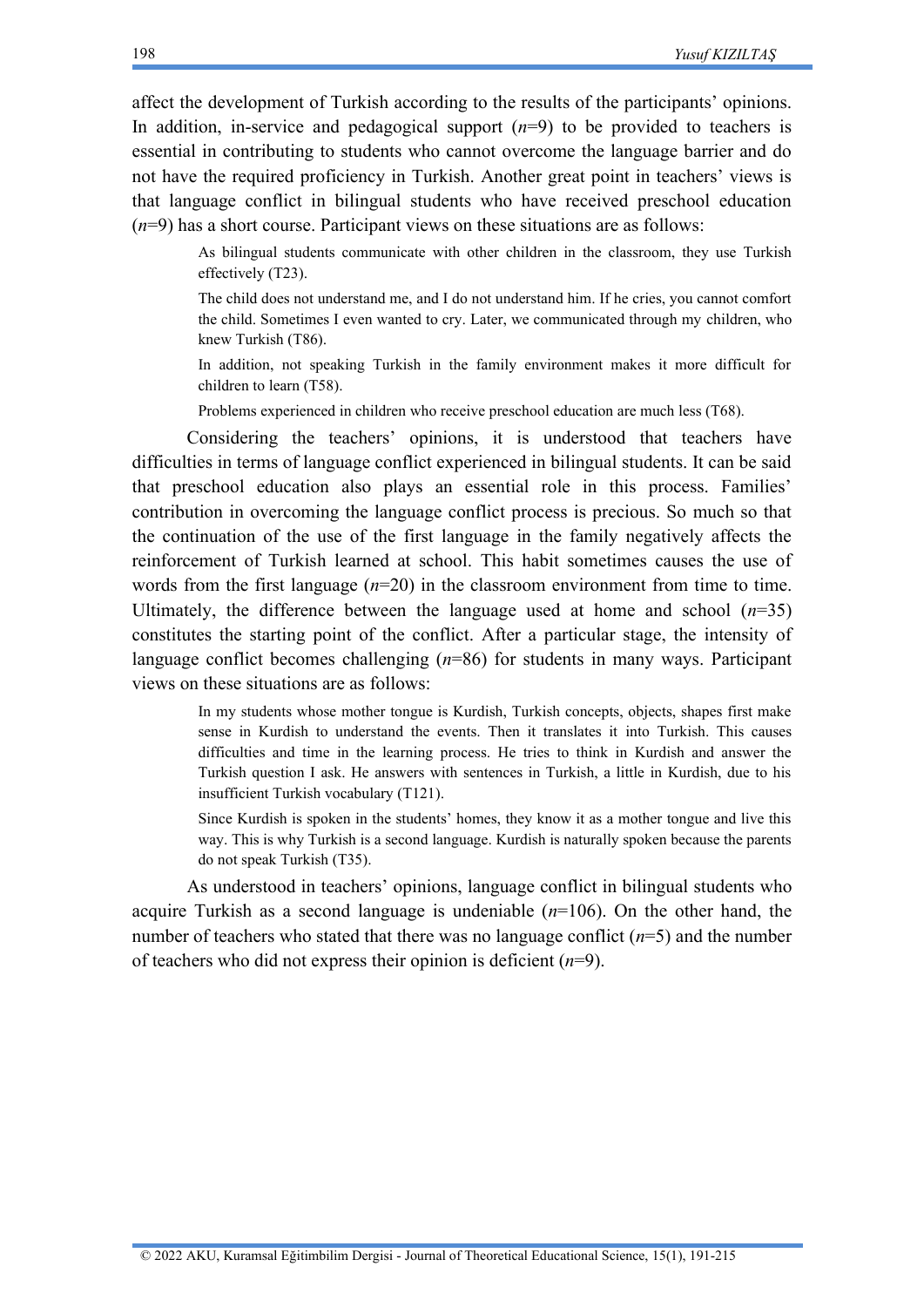Figure 2

# **Psychological Distance in Bilingual Students**

The teachers' opinions were gathered under "psychological distance in bilingual students" (Figure 2).



*MAX Maps Code Theory Model regarding Psychological Distance*

Students lack motivation towards a second language that they do not command (*n*=24). This deficiency is accompanied by the inability of the students to consider themselves competent and the low self-efficacy (*n*=39) perceptions. Teachers stated a lack of self-confidence (*n*=51) below this. These disadvantages in bilingual students can negatively affect their self-esteem (*n*=16). Their positive views and thoughts towards themselves are affected by this situation. All the negativities experienced make students more worried (*n*=33) and introverted (*n*=59) individuals. Participant views on these situations are as follows:

They get along better with students whose mother tongue is Kurdish like them, and more difficultly with other students. I think this is because they had trouble expressing themselves in Turkish (T37).

They are very dull and cowards. The worried caused by the inability to speak Turkish inevitably prevented them from expressing themselves. Even when expressing their indispensable needs, they talked tightly and hard. Nevertheless, even though they spoke Kurdish, they started to relax a little when they saw that I understood them (T101).

Students who cannot express themselves well are introverted and lack self-confidence. Furthermore, in the following periods, they become afraid to ask questions despite speaking Turkish, cannot defend themselves against an injustice and experience a feeling of inadequacy (T112).

Considering the teachers' views, it can be said that students create a psychological distance from themselves and isolate themselves from the classroom. It is also reported that they show aggression (*n*=1), albeit rarely. On the other hand, it should be noted that there are teachers' opinions that bilingual students do not enter a psychological distance (*n*=10).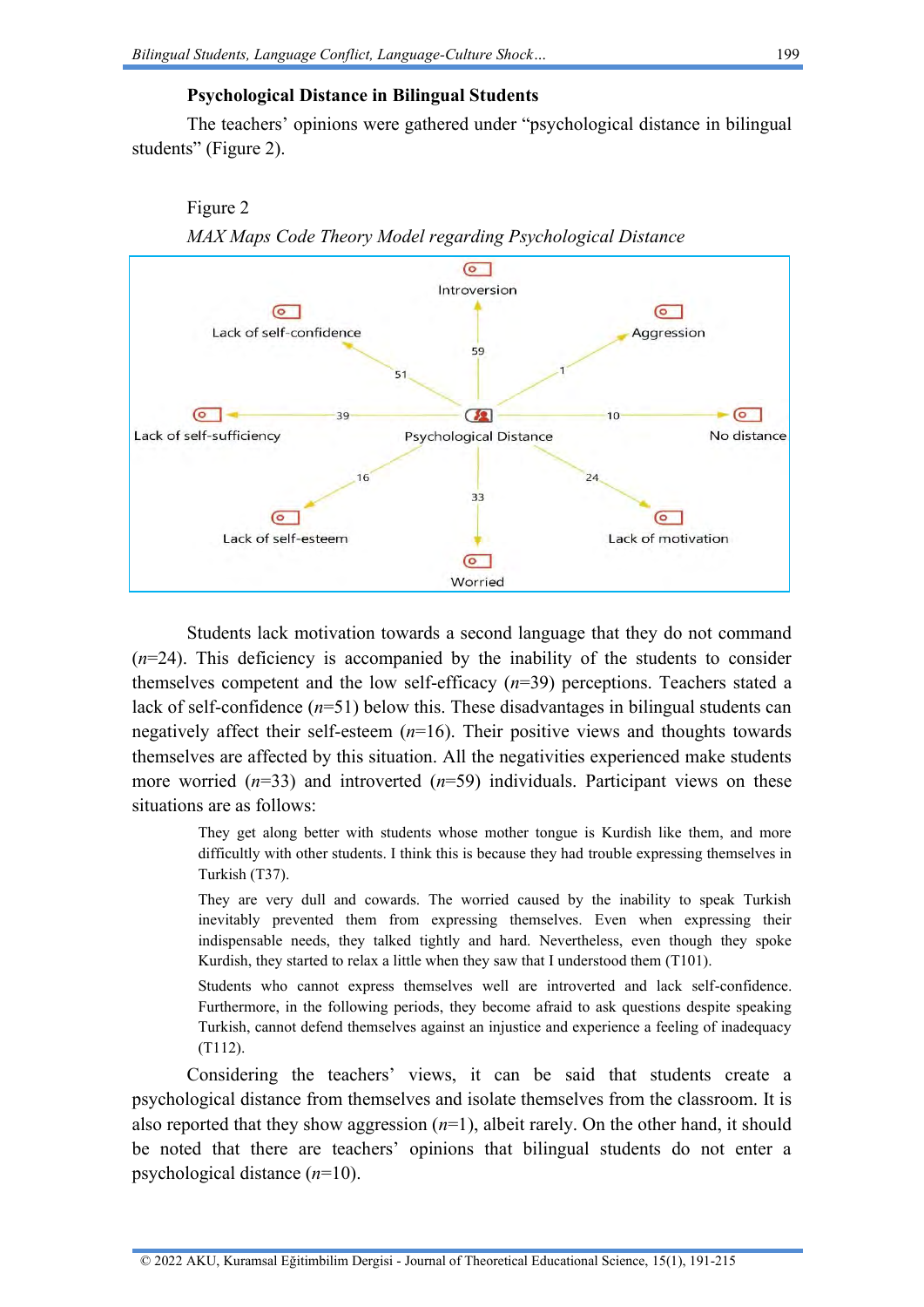# **Social Distance in Bilingual Students**

The teachers' opinions were gathered under "social distance in bilingual students" (Figure 3).

# Figure 3 *MAX Maps Code Theory Model regarding Social Distance*



Lack of communication with students and teachers (*n*=61) due to the problem of not having enough command of the second language causes them to hesitate to participate in the lesson (*n*=18). Students in a different and intensely spoken second language environment; experience some tides at the point of seeing themselves belonging to the class, to the school  $(n=18)$ . Although students try to participate in the lesson, they also consider the possibility of being mocked in the classroom (*n*=7). In such cases, they try to overcome their loneliness by showing closeness to students in a similar situation  $(n=31)$ . These problems negatively affect the adaptation process of bilingual students to both the classroom and the school (*n*=66). Ultimately, academic failure (*n*=10) also becomes inevitable. Participant views on these situations are as follows:

Such students are very comfortable with their friends; on the contrary, they are very on their toes in the classroom environment. Therefore, he prefers not to talk with his teachers unless he is obliged to or promised by the teacher (T8).

I think it is adversely affected in every way. They also have Turkish-speaking friends in the classroom. It is challenging to comply with them. He is trying to set up a game alone. Friendships are troubled. Since he cannot establish a dialogue with the teacher, in the same way, he cannot gain the necessary confidence and has emotional difficulties within himself (T111).

Considering the teachers' opinions, it should be noted that there are teachers' opinions that bilingual students do not maintain social distance (*n*=22).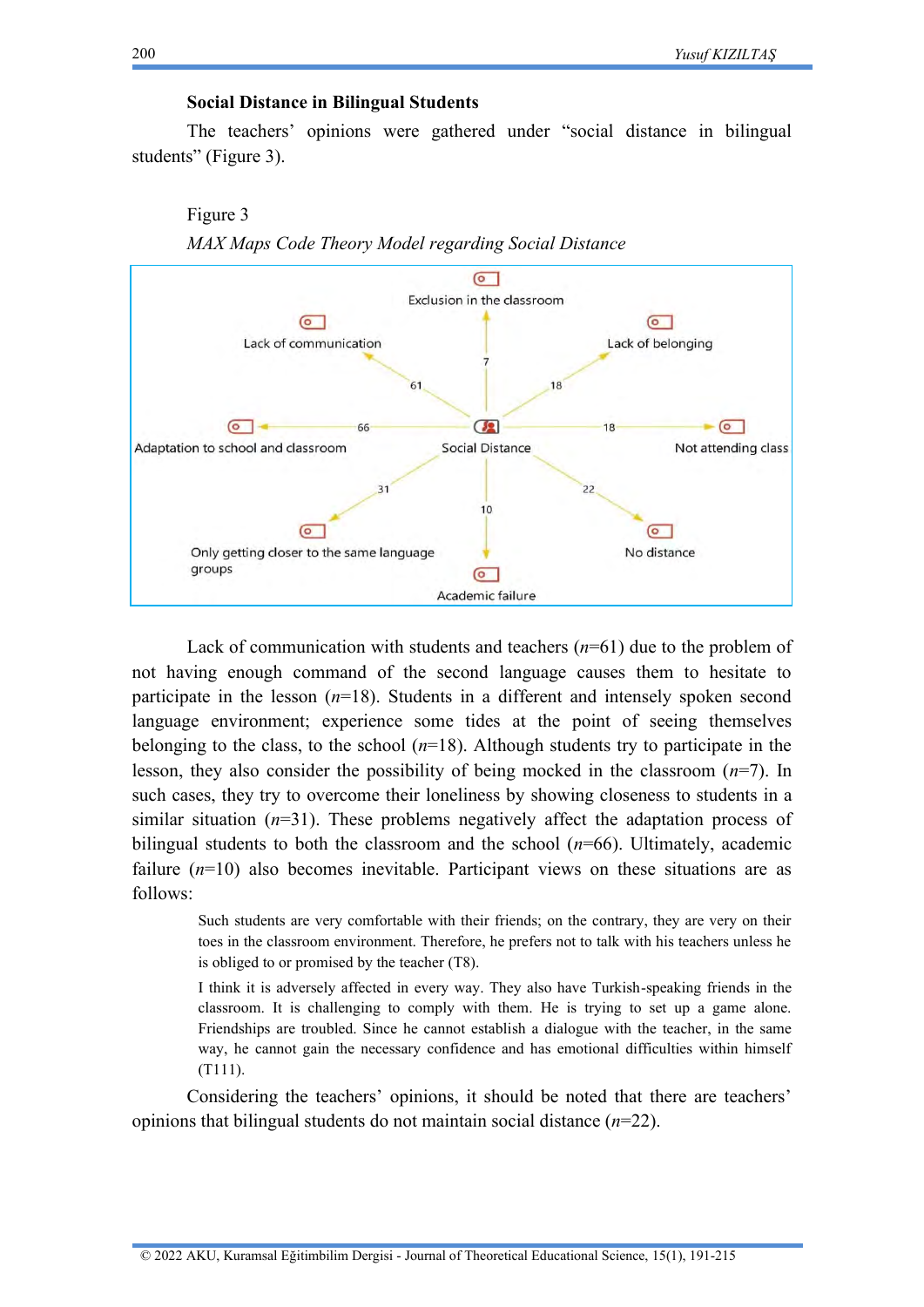### **Language Shock in Teachers**

The teachers' opinions were gathered under "language shock in teachers" (Figure 4).

### Figure 4



As seen in Figure 4, it is understood that most of the teachers experienced language shock  $(n=70)$ . However, there are also opinions stating that teachers partially experienced language shock and overcame this shock over time  $(n=9)$ . On the other hand, the number of teachers who did not experience language shock is also significant  $(n=41)$ .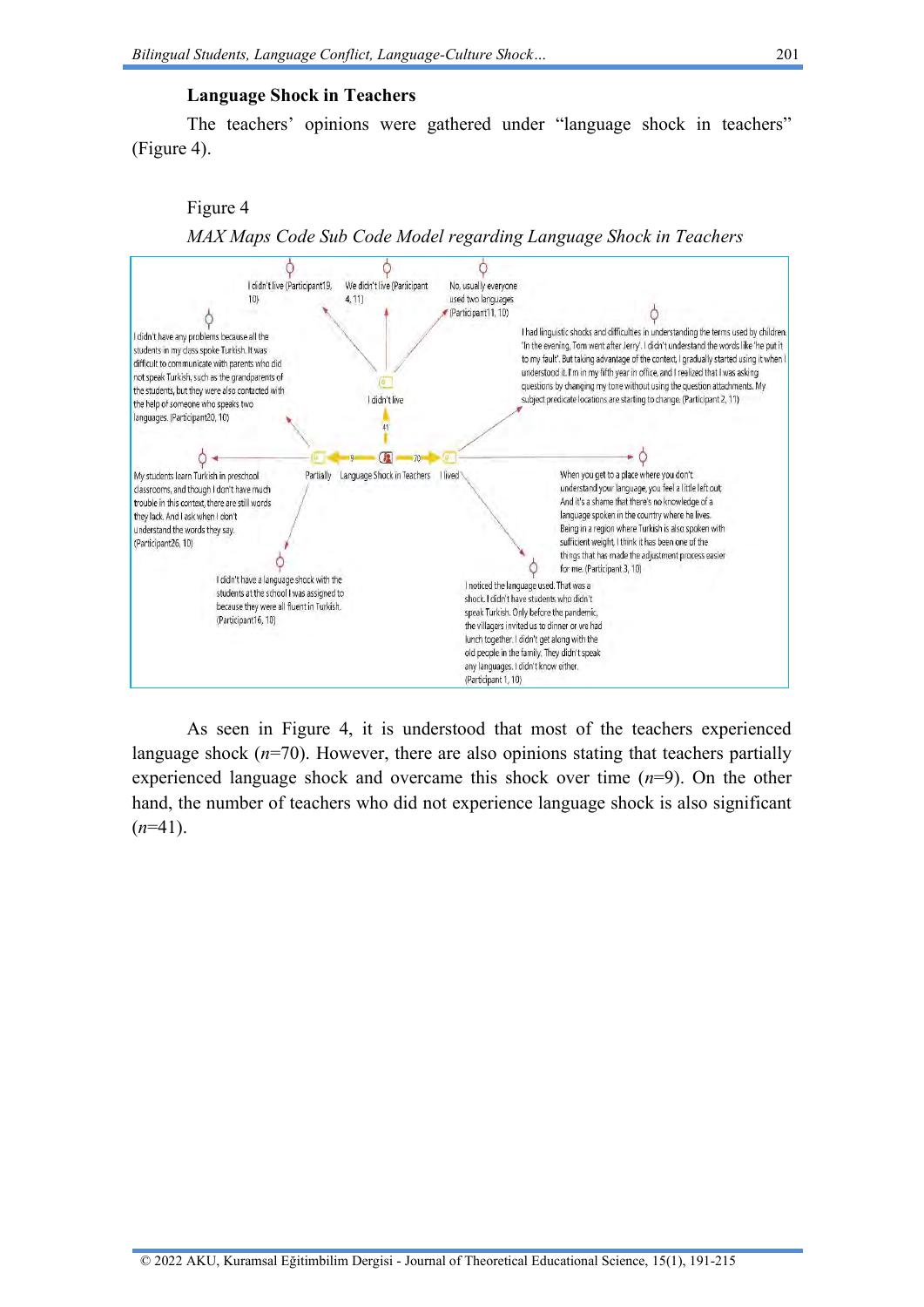### **Culture Shock in Teachers**

The teachers' opinions were gathered under culture shock in teachers (Figure 5).

Figure 5

*MAX Maps Code Sub Code Model regarding Culture Shock in Teachers*



As seen in Figure 6, it is understood that most of the teachers do not experience culture shock  $(n=64)$ . In addition, opinions state that teachers partially experience culture shock  $(n=14)$ . On the other hand, the number of teachers who experienced culture shock among teachers is also significant (*n*=42).

### **Consequences of Language Conflict in Bilingual Students**

The teachers' opinions were gathered under "consequences of language conflict in bilingual students" (Figure 6).

#### Figure 6

*MAX Maps Code Theory Model of Consequences of Language Conflict in Bilingual Students*

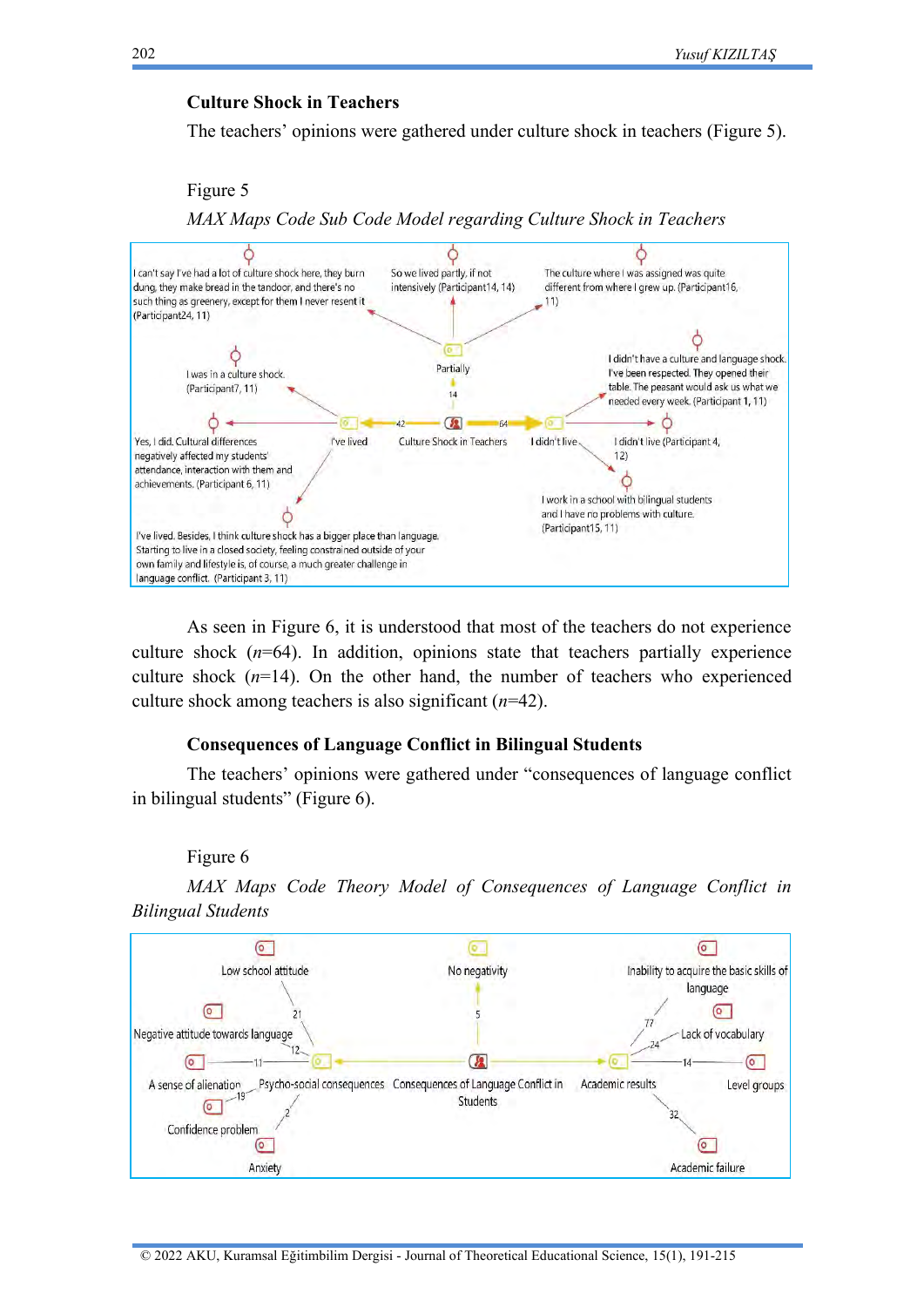According to the teachers' opinions, the most major problem arising from language conflict among bilingual students was the inability to acquire basic skills of Turkish (*n*=77). Due to language conflict, students cannot acquire language skills such as reading, writing, speaking, and listening. Undoubtedly, the lack of vocabulary in the second language at the desired level  $(n=24)$  is also seen as one of the critical problems. In such cases, students cannot acquire and acquire the second language sufficiently. This situation leads to the formation of level groups  $(n=14)$ . Ultimately, academic failure ( $n=32$ ) becomes inevitable. Participant views on these situations are as follows:

The student does not know where to talk or speak (D36).

He starts 3-0 (three zeros) before starting his education. First, they try to adapt the grammatical structure of Kurdish to Turkish in terms of language. This situation causes Kurdish words to be confused with Turkish all the time. Secondly, speaking in a different language at home and speaking in another language at school causes them to have difficulties finding words to express themselves (T62).

They have some difficulties in reading, understanding and writing. For example, while trying to read and understand a text or listen to a text, they think of the words in Kurdish and translate them into Turkish in their minds. This situation causes children to understand what they read longer than what they listen to. Furthermore, unfortunately, their academic success is declining (T80).

Inadequate command of the second language can make students more anxious  $(n=2)$  and have a negative attitude towards language  $(n=12)$ . In addition, students sometimes feel like they are in a foreign (*n*=11) environment. As a result, the loss of self-confidence in bilingual students (*n*=19) becomes inevitable, and they start to have a negative attitude towards school (*n*=21).

First of all, when they think they are not understood, they take a negative attitude towards the school and start isolating themselves. In addition, even if they understand Turkish, they can close themselves to speaking because of the concern that I will be condemned when speaking Turkish is not appropriately enough (T101).

I think there is prejudice against language (T111).

Since character development occurs at this age, they grow up as individuals who lack selfconfidence in the future. For this, we, classroom teachers, should make a tremendous effort (T2).

It should be noted that there are a limited number of teachers' opinions stating that there is no conflict among bilingual students  $(n=5)$  and that students do not have difficulty in this sense.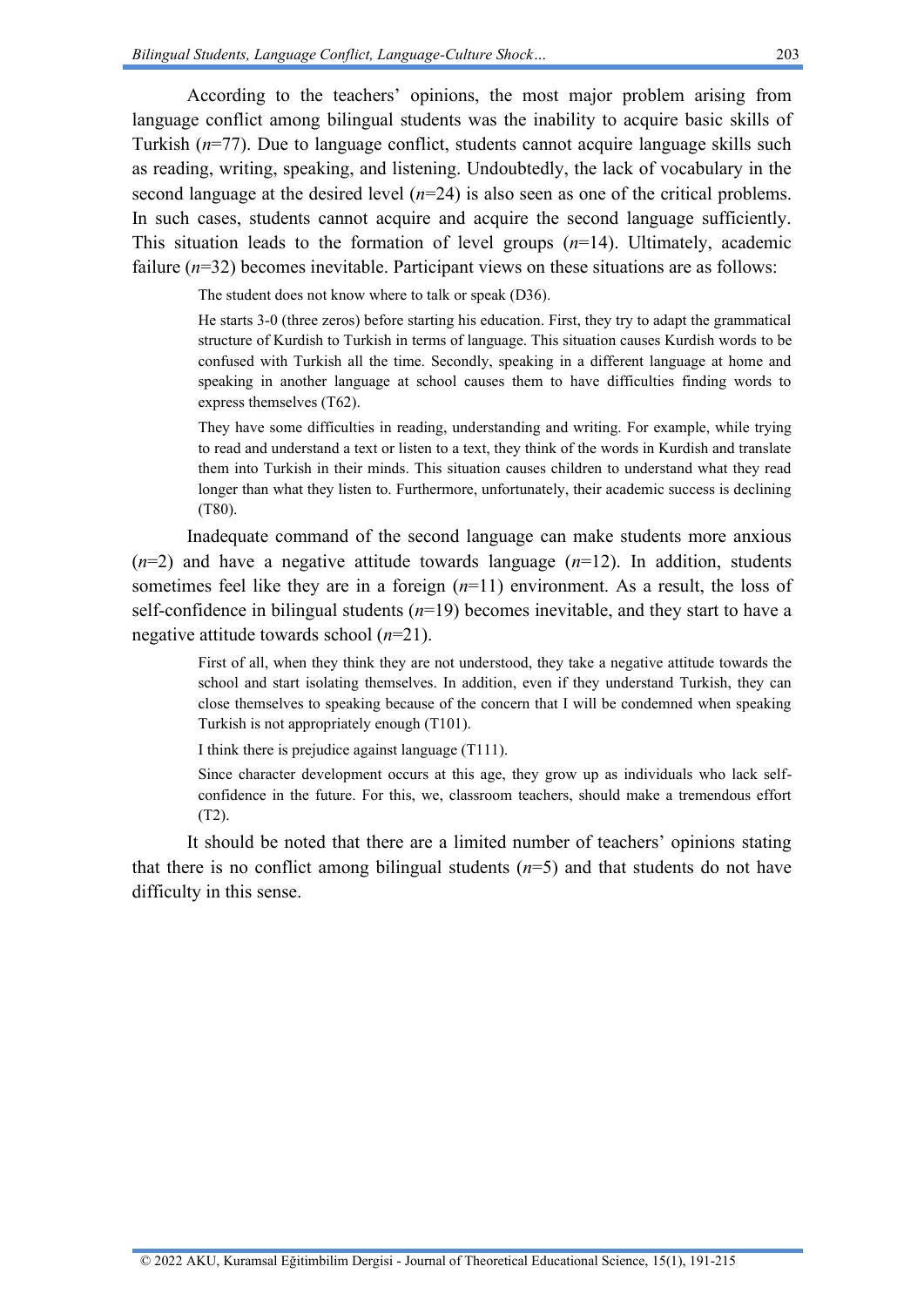# **Solution Suggestions for Resolving Language Conflict in Bilingual Students**

The teachers' opinions were gathered under "consequences of language conflict in bilingual students" (Figure 7).

# Figure 7

*MAX Maps Code Theory Model Including Solution Suggestions for Overcoming Language Conflict in Bilingual Students*



Students need to be more intertwined with Turkish to have a positive attitude towards the Turkish language (*n*=15). Therefore, Turkish should not be limited to the school environment. Support from the family  $(n=42)$  is also essential in this sense. Bilingual students who are sufficiently exposed to Turkish also have the opportunity to practice the language sufficiently  $(n=38)$ . However, to be rewarded for this process, both the teachers and the family must be patient  $(n=7)$ . With this patience process, a positive attitude towards school  $(n=1)$  is developed in bilingual students. Participant views on these situations are as follows:

I advise families to speak Turkish at home so that the child does not have dilemmas at home, and I give the task of rereading books; I think it makes an outstanding contribution to language development (T48)

They need more exposure to learn Turkish faster and easier. Therefore, I suggest that parents accelerate learning Turkish by speaking Turkish at home (T64).

It should be taught with small steps and patience. It is said that when they do it wrong, it is not a bad thing; they can learn words over time. In this way, the child will feel safe and not be biased against the second language (T85).

In order to minimize the negative consequences of language conflict among bilingual students, some solutions can be developed at the ministerial level. Some procedural arrangements (*n*=12) can be made in the context of regulations and directives. It is also essential to have additional language lessons (*n*=25) to improve Turkish language skills. It is understood from the teachers' opinions that it will be possible to overcome this process with minor damage with the pedagogical support to be provided to teachers  $(n=9)$  and similarly to families  $(n=23)$ . In particular, making preschool education compulsory  $(n=14)$  was stated to be effective in carrying the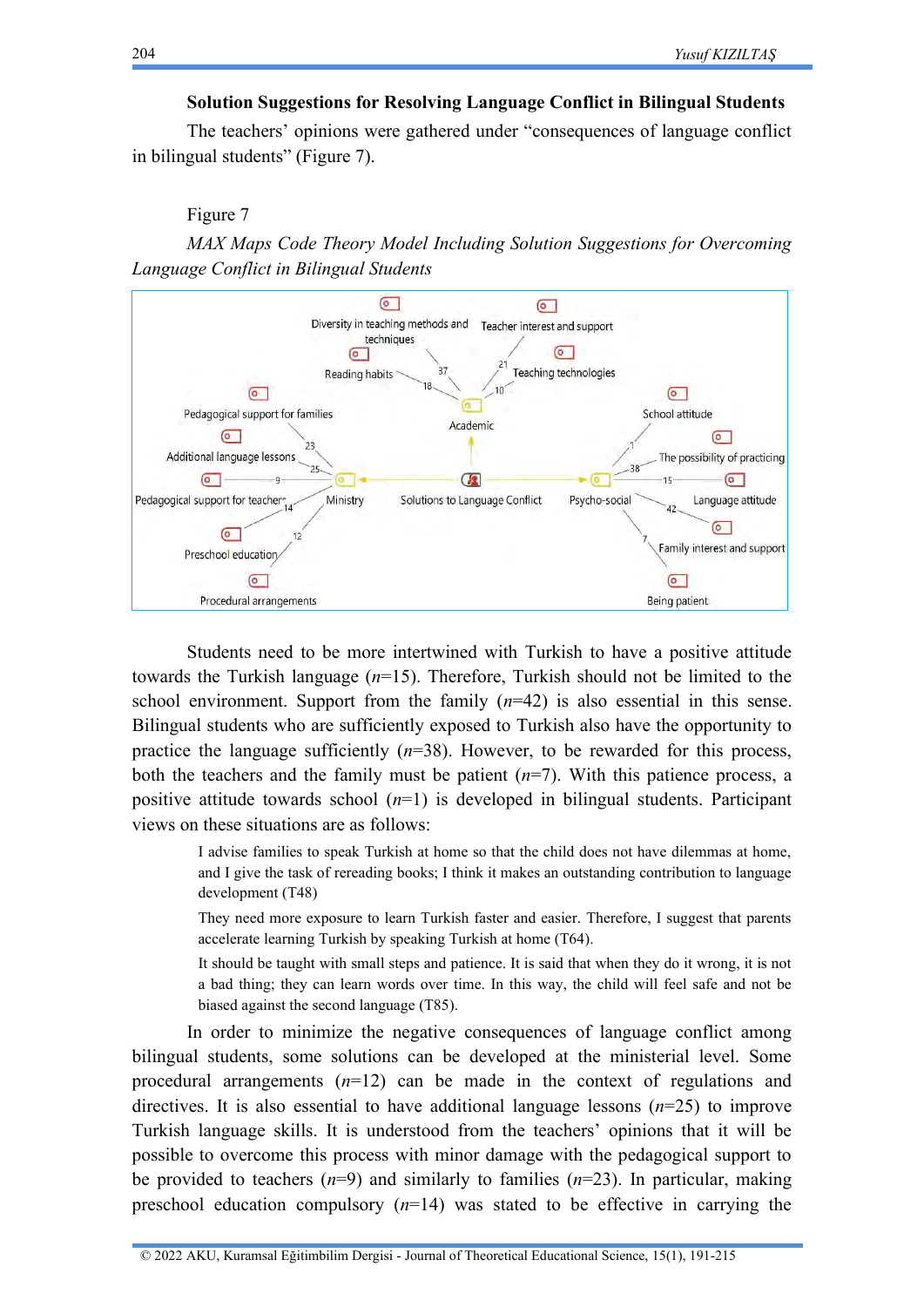language development of bilingual children to a reasonable level. Participant views on these situations are as follows:

I think teachers should get language training (T106).

To be in constant communication with families and encourage Turkish to be spoken in the family. To open literacy courses for parents who do not speak Turkish. Encouraging families to speak Turkish and not be concerned about the environment they live in (Ö73).

Kindergarten classes should be opened. Because unfortunately, many village schools do not have kindergartens. Furthermore, when a student who does not know Turkish starts directly from the first grade, both the student and the teacher have a lot of difficulties (T97).

Teachers' interest and support  $(n=21)$  can profoundly contribute to the students in this context. Providing diversity in teaching methods and techniques  $(n=37)$  by making use of instructional technologies (*n*=10) can be expressed as essential issues that should be taken into consideration by the teacher. In addition, it is imperative to develop reading habits  $(n=18)$  in students. Participant views on these situations are as follows:

We try to complete the language acquisition process by constantly repeating everything they learn and explaining the meaning of everything they learn by enriching them with videos, movies, and games (T74).

I am reading books, using visual pictures, watching educational videos, using the questionanswer technique, connecting to a daily routine, expressing words with body language… (T83).

It is understood that teachers offer essential solutions to eliminate the language conflict experienced by bilingual students. However, how much the proposed solutions contribute to the problems should be questioned. Therefore, there is a need to discuss the solutions in the context of the literature.

### **Discussion**

It is known that there are many bilingual students in rural areas in the east and southeast of Turkey (Koşan, 2015). Therefore, it can be said that bilingual students are introduced to systematic second language (Turkish) teaching and their school life (Özdemir, 2016; Tulu, 2009). However, while some of these bilingual students start school with a particular and satisfactory level of Turkish proficiency, many of them may fall far below the desired level of proficiency in this regard (Susar Kırmızı et al., 2016). Therefore, it is crucial to discuss language conflict (Turkish-Kurdish) comprehensively and other problems (Asrağ, 2009; Öztepe, 2019; Tulu, 2009; Yılmaz & Şekerci, 2016) among bilingual students in rural areas who are below a certain level of proficiency in Turkish. Therefore, the first of the discussion topics of the research is language conflict experienced by bilingual students, the causes and consequences of language conflict. In the same way, the proposed solutions to minimize language conflict were also discussed.

In the context of the first problem of the research, the first discussion topic is the dimensions of language conflict. The majority of the teachers participating in the study stated that bilingual students experience language conflict. This result; shows significant consistency with various research results (Guiberson, 2013; Saunders, 1988; Van Heuven et al., 2008). According to the EGR (2020), newborns in East and Southeast Turkey generally speak Kurdish with their families. This problem, which causes students to have insufficient Turkish skills, causes them to experience a language barrier at school. Fathima Seefa (2017) emphasizes that the mother tongue should avoid these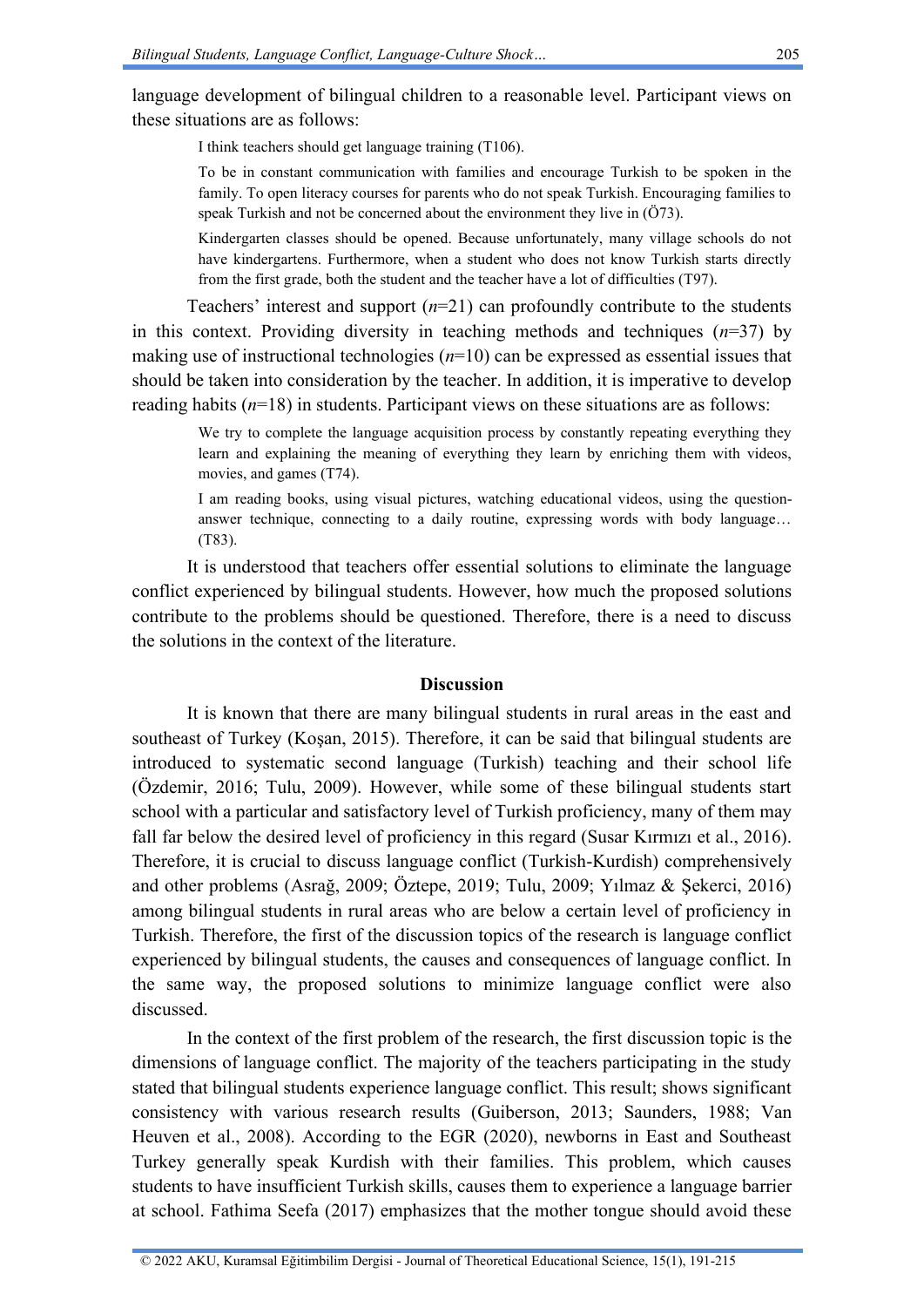problems. Otherwise, there will be some conflicts. In the study conducted by Nicoladis et al. (2016), it is stated that there is no conflict in second language acquisition. Similarly, Cohen (2014) states that the probability of language conflict is very low in individuals who know and speak both languages at a certain level.

There are also various factors under the theme of language conflict. Among these factors; It is essential that the language used in the family is predominantly Kurdish and that the Turkish language learned at school is not sufficiently reinforced. These situations increase language conflict. Therefore, it becomes inevitable for students to use words from the first language (Kurdish) from time to time in the process of teaching Turkish. These results are consistent with various research results (Emeç, 2011; Öztepe, 2019; Tulu, 2009; Turan, 2019; Yılmaz & Şekerci, 2016). It is understood from Hardiyanti's (2017) research results that almost similar problems are experienced in some areas of Indonesia. Fathima Seefa (2017) also states that situations such as not having the opportunity to practice the language learned at school and not being exposed to the language sufficiently outside the school hurt language acquisition. Lack of family support: Hamidi (2015) also emphasized an obstacle in reducing language conflict and problems. Family support and cooperation (Özdemir, 2016; Songbatumis, 2017) are also crucial in overcoming the problems caused by language conflict. Peer support is another factor that draws attention under the theme of language conflict (Asrağ, 2009; Öztepe, 2019). Yılmaz and Şekerci (2016) also draws attention to the importance of this factor.

Another factor that draws attention under the theme of the dimensions of language conflict is related to teachers. It can be said that teachers need pedagogical support to overcome language conflicts (Asrağ, 2009; Kozikoğlu & Senemoğlu, 2018; Öztepe, 2019; Turan, 2019). Koşan (2015) also states that, according to his research, teachers need serious support in communicating with students who do not have a good command of Turkish (Özdemir, 2016). Kaya and Aydın (2013) also draw attention to this issue and state that teachers have problems in communication and need support, especially when they do not know the regional language (Yılmaz & Şekerci, 2016). Under the theme of the dimensions of language conflict, a separate parenthesis should be opened on instructional technologies. Accordingly, it is understood that the use of various instructional technologies and mass media effectively changes the course of language conflict. These findings are consistent with various research results (Asrağ, 2009; Ceyhan & Koçbaş, 2011; Hamidi, 2015; Koşan, 2015; Öztepe, 2019; Yılmaz & Şekerci, 2016). One of the most striking factors under the language conflict theme is preschool education. Conflict is almost non-existent in bilingual students with preschool education. These findings coincide with the results of various studies in the literature (Asrağ, 2009; Emeç, 2011; Hamidi, 2015; Öztepe, 2019; Tulu, 2009; Yılmaz & Şekerci, 2016).

In the context of the first problem of the research, the second topic of discussion is about psychological distance. As a result of the research, language conflict creates a psychological distance in bilingual students. Psychological distance manifested itself with the following symptoms: Self-confidence (Songbatumis, 2017), self-esteem, lack of self-efficacy and motivation, introversion and anxiety. Although it is rare, it is understood from the participant opinions that there is a tendency to aggression in students who acquire a second language. The symptoms and results of this study on the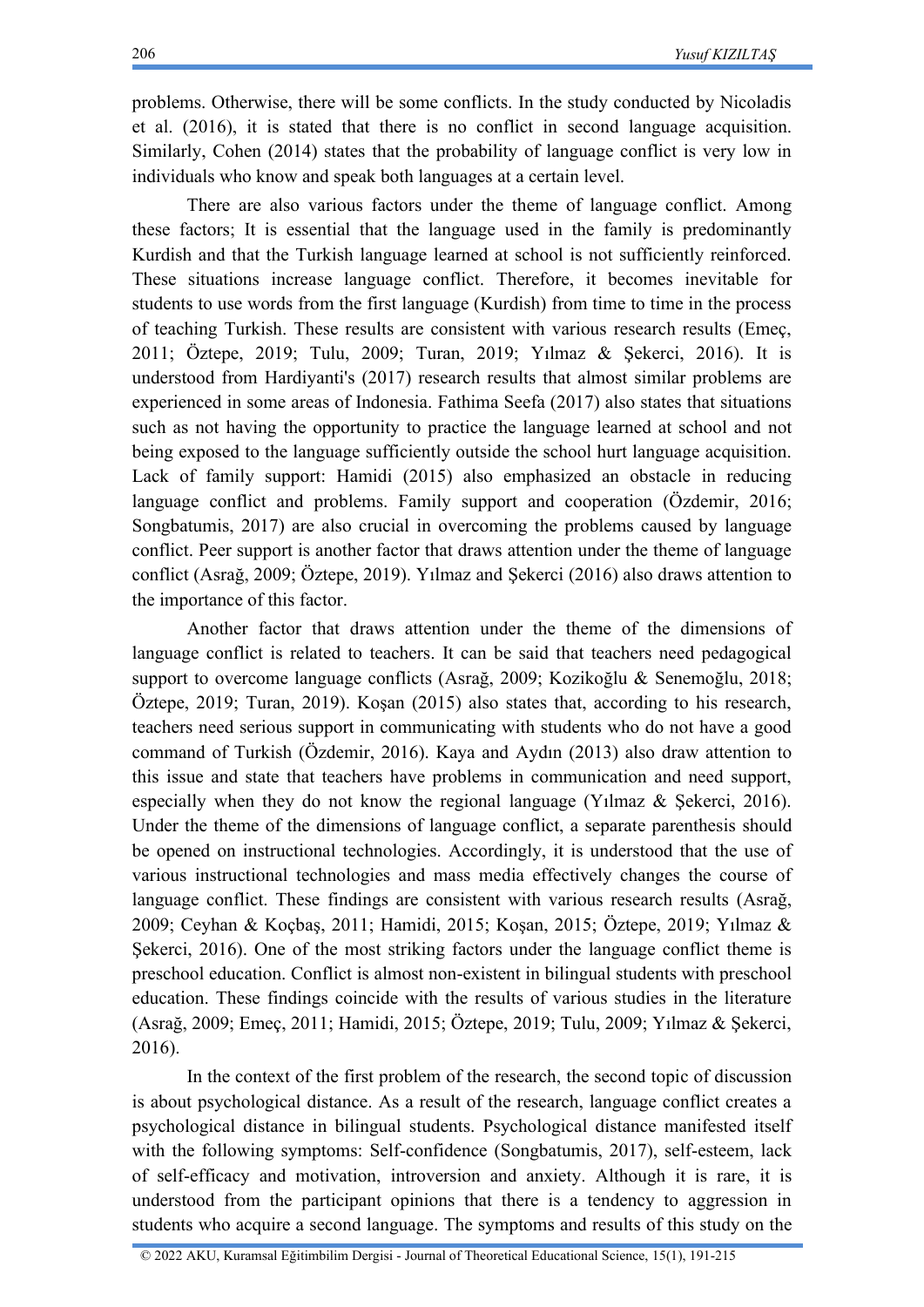207

psychological distance seen in bilingual students are consistent with the results of different studies (Coşkun et al., 2010; Ergün, 2017; Fırat, 2015; Turan, 2019; Uğur, 2017). Shin and Kim (2017) also states that language learning increases psychological distance. The more psychological distance is reduced, the more emotional and introversion can be reduced. Yılmaz and Şekerci (2016), on the other hand, state that students become introverted because they cannot express themselves in a second language.

In the context of the first problem of the research, the third topic of discussion is about social distance. Due to language conflict, bilingual students who acquire Turkish as a second language also experience social distances. Social distance in bilingual students; lack of belonging, lack of communication (Hamidi, 2015; Öztepe, 2019), exclusion in the classroom (Uğur, 2017; Yılmaz & Şekerci, 2016), not participating in the lesson, adaptation to school/class (Coşkun et al., 2010), showing closeness to the same language groups (Susar Kırmızı et al., 2016), academic failure. The listed symptoms cause students to isolate themselves and distance themselves from the classroom, teachers and the environment. These results regarding the social distance seen due to language conflict in bilingual students who acquire Turkish as a second language are consistent with various research results (Coskun et al., 2010; Emec, 2011; Ergün, 2017; İnal, 2019; Susar Kırmızı et al., 2016; Turan, 2019; Yılmaz & Şekerci, 2016). In particular, it can be said that the results of the research conducted by Sincar (2015) correspond to the results of this research to a great extent. Asrağ (2009) states that if the Turkish language skills are acquired sufficiently, the adaptation to school will be exceeded in bilingual students. Thus, it can be said that the distances will be exceeded.

The situation discussed in the context of the second problem of the research is related to the consequences of language conflict in bilingual students. Language conflict experienced by bilingual students causes some negative consequences. These negativities are discussed separately in psycho-social and academic contexts. In the psycho-social context of students who acquire a second language; There are problems such as low school attitude, negative attitude towards Turkish language, feeling of foreignness (Fırat, 2015; Sincar, 2015), self-confidence problem (Turan, 2019) and anxiety (Sunitha & Jayanthy, 2019). These results show some consistency with the results of various studies (Coşkun et al., 2010; Kumar & Naik, 2016; Songbatumis, 2017; Susar Kırmızı et al., 2016; Uğur, 2017; Yılmaz & Şekerci, 2016). According to Ceyhan and Koçbaş (2011), students experience problems in the context of belonging (Aygül & Korkmaz, 2018) in school environments where their language is not used. Milon (2016) also points out that students who acquire a second language in the countryside have a negative attitude towards language and do not take the language seriously. This situation creates fear and anxiety (Fathima Seefa, 2017; Sunitha & Jayanthy, 2019). On the other hand, according to the results of Ergün's (2017) research, it has been revealed that students who acquire a second language have a positive attitude towards language (Turkish).

Another result of language conflict can be discussed as academic results. In this context; inability to acquire basic language skills (not being able to understand what they read, not being able to read fluently, speaking and listening problems), lack of vocabulary (Songbatumis, 2017), academic failures (Ceyhan & Koçbaş, 2011; Coşkun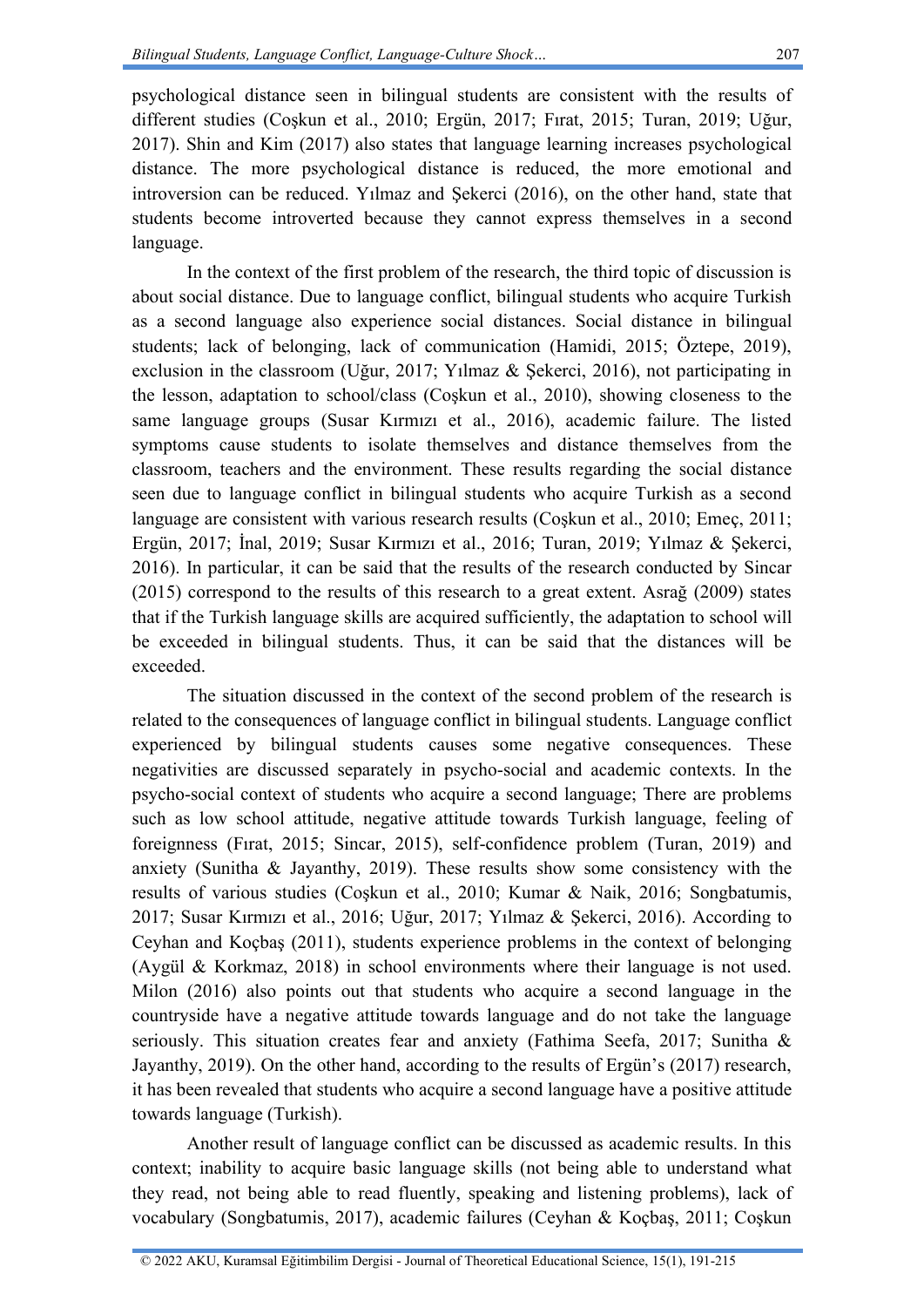et al., 2010) problems arise. These results show some consistency with various research results (Emeç, 2011; Fathima Seefa, 2017; İnal, 2019; Khong & Saito, 2014; Milon, 2016; Sincar, 2015; Uğur, 2017). Sunitha and Jayanthy (2019) also states that students who acquire a second language in the countryside experience problems in learning the basic skills of the language, and this is due to the inability to acquire the language sufficiently, language confusion and conflict. Aygül and Korkmaz (2018) states that these problems related to language conflict cause academic failure. On the other hand, according to Susar Kırmızı et al., 2016, bilingual students fall behind at various stages of their education life. Failure to take the necessary measures for this situation may further reduce the level of success in students. She stated that bilingual students who have problems with reading comprehension and written expression are sometimes referred to the school guidance service and even to the Counseling Research Center because of this situation. For this reason, he states that students are left in the classroom, left to their own devices in the back of the classroom, and experience psychological wear and tear.

The conclusion discussed in the context of the third problem of the research is related to suggestions for reducing the effects of language conflict in bilingual students. In this part of the research, teachers have suggestions to minimize the language conflict experienced in second language learners. The solution proposals that emerged in this research can be evaluated under three headings: solutions presented in academic, ministry and psycho-social contexts. Academic solution suggestions offered by the teachers participating in the research; developing reading habits (Turan, 2019), providing diversity in teaching methods and techniques in the classroom (Songbatumis, 2017), using instructional technologies (Emeç, 2011; Fathima Seefa, 2017; Öztepe, 2019) and teachers' interests/support. These solution proposals overlap with various research results in the literature (Asrağ, 2009; Elibariki, 2017; Kumar & Naik, 2016; Songbatumis, 2017). Endriyati et al. (2019) is also seen in the research results. Sunitha and Jayanthy (2019) also states that it is necessary to create a rich language-learning environment and provide diversity in teaching methods, techniques, and materials.

Solution proposals at the ministerial level are; providing pedagogical support to families and teachers (Ergün, 2017), introducing extra Turkish language lessons in schools (Turan, 2019), making preschool education compulsory (Koşan, 2015), and legal/procedural regulations in various fields (Elibariki, 2017) is expressed as allowing teachers to act flexibly. These solution proposals are consistent with various research results in the literature (Asrağ, 2009; Milon, 2016; Öztepe, 2019; Susar Kırmızı et al., 2016). Similarly, Emeç (2011) states that preschool education is of great importance in regions where Turkish is spoken less. Therefore, it has been stated that making preschool education a necessity effectively minimizes many problems. According to Hamidi (2015), the Turkish curriculum and system should be reviewed and addressed, new curriculums should be created for regions where bilingual students are the majority, and the content of the courses given to teacher candidates at the university should be prepared for students whose mother tongue is different. The students' cultures (Sincar, 2015) lists suggestions such as. Similarly, it was emphasized that teachers should be given seminars (Elibariki, 2017; Öztepe, 2019) during the in-service training process. Hamidi (2015) also states that Turkish teaching laboratories can be opened. Anyiendah (2017) also states that language course hours are essential in second language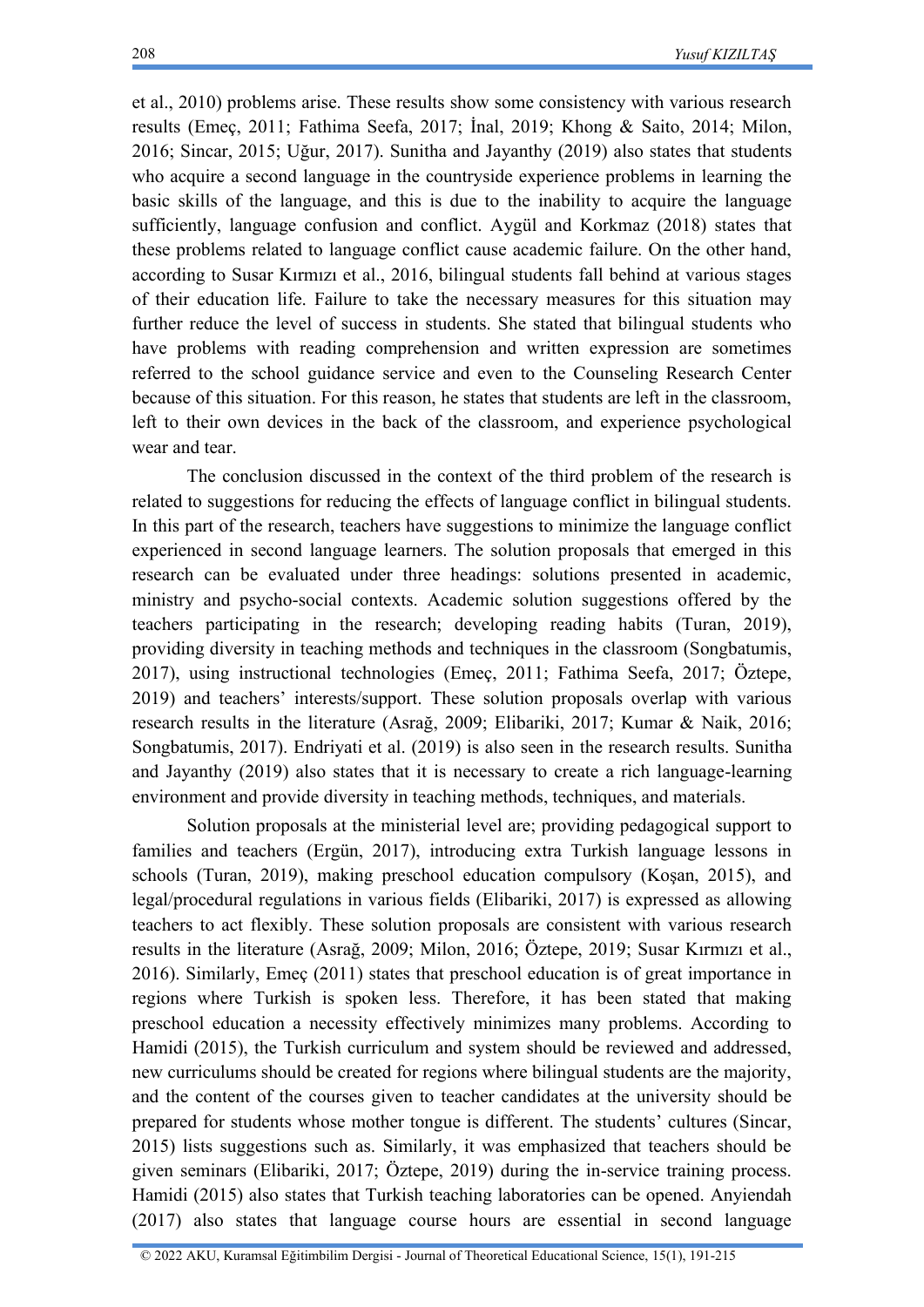acquisition and emphasizes that, in a sense, these hours should be increased. In this way, it may become possible to compensate for the lack of exposure to the language outside of school. On the other hand, according to Endriyati et al. (2019), they emphasize that teachers working in rural areas are more deficient in the pedagogical sense and should be supported more (Khong & Saito, 2014).

The solution suggestions presented by the teachers participating in the research in the psycho-social context; is expressed as developing positive attitudes in students towards school and Turkish language, providing opportunities to use the Turkish language more, getting the support of families (Emeç, 2011; Öztepe, 2019; Turan, 2019) and being patient in this process. These solution proposals are consistent with various research results in the literature (Asrağ, 2009; Songbatumis, 2017). According to the results of his research, Milon (2016) states that it is essential for students to develop positive attitudes towards language and increase their participation. Likewise, the possibilities for students to use the second language should be further expanded. Similarly, Sunitha and Jayanthy (2019) state that second language learners should use the language more by ensuring that they are sufficiently exposed to the language. On the other hand, Fathima Seefa (2017) emphasizes that it is essential to create a classroom environment where students will feel comfortable to develop a positive attitude towards the second language.

The fourth and last problem of the research is related to the language and culture shock experienced by the teachers. The second discussion topic of the research is teachers. When the opinions of the teachers participating in the research are examined, it is seen that the majority of the teachers experience language shock. These results show a certain level of consistency with various research results in the literature (Aygül & Korkmaz, 2018; Coşkun et al., 2010; Emeç, 2011; Susar Kırmızı et al., 2016; Turan, 2019). Similarly, Dhillon and Wanjirude (2013) emphasizes that teachers also experience confusion and shock due to language confusion and conflict experienced by students in classes where different languages are spoken (Khong & Saito, 2014). Yılmaz and Şekerci (2016) also state that bilingual students' use of Kurdish words from time to time in the classroom forces teachers (Sunitha & Jayanthy, 2019).

Another issue discussed in the context of the fourth problem of the research is about culture shock in teachers. According to another result of the research, it is understood that most teachers experience culture shock against the traditions, food culture, dominant language, and life of the region. These results are consistent with various research results (Aygül & Korkmaz, 2018; Emeç, 2011; Hamidi, 2015; Khong & Saito, 2014; Kotluk & Kocakaya, 2018). Likewise, Emeç (2011) states that the unorthodox economic, social and cultural environment creates problems for teachers. Cultural difficulties; It is emphasized that there are obstacles in ensuring students' success and contributing to families (Khong  $\&$  Saito, 2014). It can be said that teachers isolate themselves from the environment in this sense from time to time. İnal (2019) also talks about the difficulty of cultural conflicts experienced by teachers from the west and cannot be easily overcome. Stevick (1982), on the other hand, states that teachers' perceptions of the cultures of second language learners have a positive/negative determinant role on language learning processes.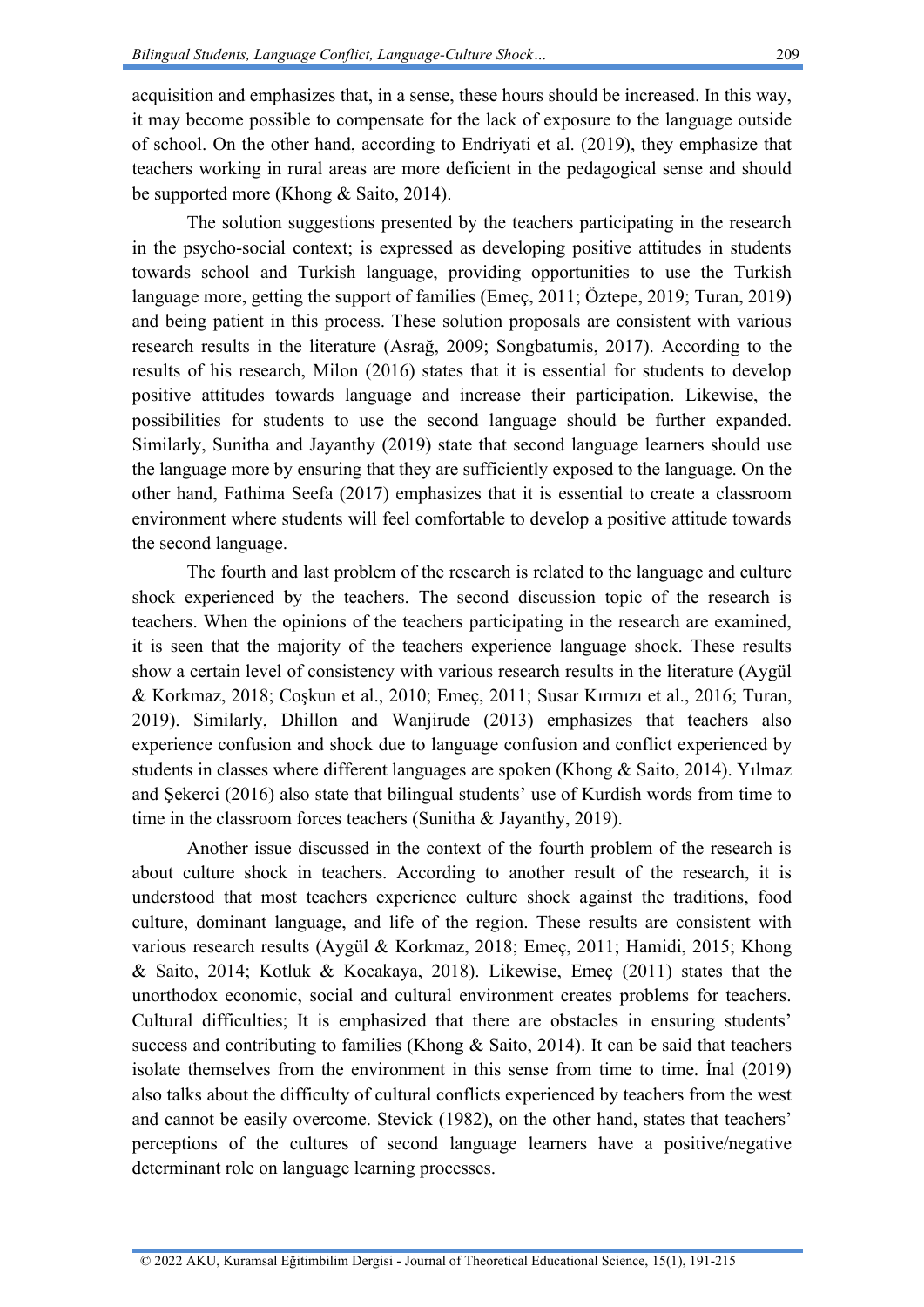# **Suggestions**

In order to improve or reinforce Turkish language skills, additional Turkish language teaching courses can be included in the programs on certain days/times of the week at the primary school level. In addition, language lessons can be added to the IYEP (training program in primary schools) program. Therefore, all of these primary school students can participate in IYEP. Preschool education can be made compulsory to minimize the effects of language conflict. In addition, the content of preschool education programs can be enriched, especially for bilingual students in rural areas. Parents should be provided with teaching materials support for the use of the Turkish language in the lives of bilingual students outside of school. Tablet application to be distributed to students in rural areas can be an important initiative in this sense. In addition, language development can be supported with the programs/applications on these tablets. Teachers assigned to rural areas in the east from the western regions of Turkey should be given seminars not to experience language and culture shock. In universities, solutions should be offered by giving training to teacher candidates on issues such as language conflict, language and culture shock. Researchers can extensively investigate the academic consequences of language conflict in students. In addition, the relationship between the language and culture shock experienced by teachers and teachers' performance can also be examined.

### **Limitations**

The research is limited to the data collected online from primary school teachers and preschool teachers. In addition, the research is limited to qualitative data.

# **Conflicts of Interest**

I declare that I have no financial, commercial, legal or professional relationship or conflict of interest that may affect the research.

# **Author Bio**

The researcher conducts research in the field of classroom education. He studies on bilingual students, learning Turkish as a second language, reading fluency, and reading comprehension. He received his Ph.D. degree in Classroom Education from Gazi University Graduate School of Educational Sciences in 2019. He still works at Van Yuzuncu Yil University.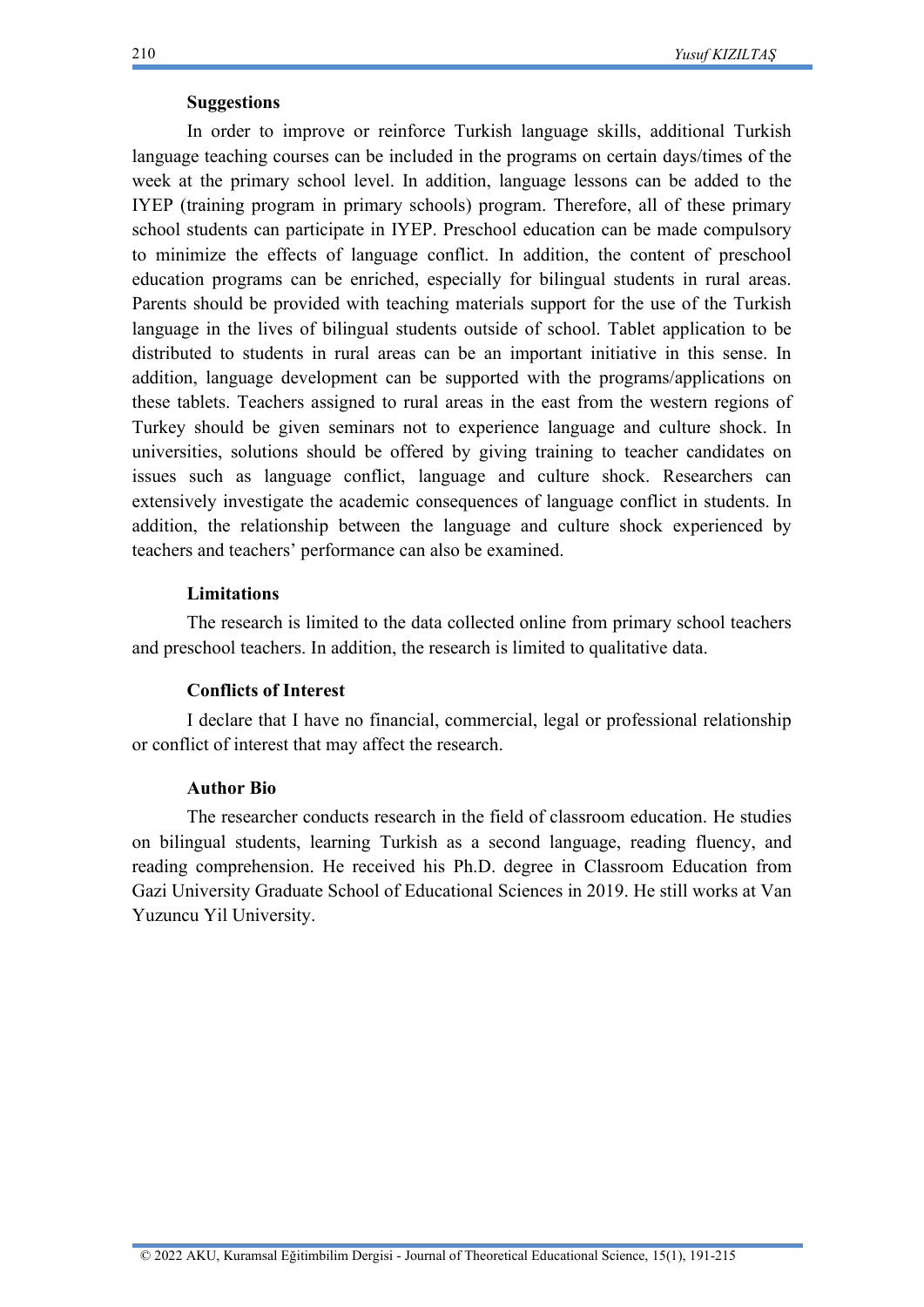#### **References**

- Antoniou, M. (2019). The advantages of bilingualism debate. *Annual Review of Linguistics, 5*(1), 1-21. <https://doi.org/10.1146/annurev-linguistics-011718-011820>
- Anyiendah, M. S. (2017). Challenges faced by teachers when teaching English in public primary schools in Kenya. *Front. Educ., 2*(13). <https://doi.org/10.3389/feduc.2017.00013>
- Asrağ, A. C. (2009). *İlköğretim birinci kademe öğrencilerinin anadil öğrenim problemleri ve sınıf iklimine etkisi: Türkçe konuşma problemleri Şanlıurfa ili örneği* [Unpublished master's thesis]. Selçuk Üniversitesi.
- Aygül, H. H., & Korkmaz, U. (2018). Öğretmen-öğrenci etkileşiminde kültürel farklılıkların başarıdaki eşitsizlikleri üretmedeki etkisi (Hakkari/Yüksekova örneği). *Tarih Okulu Dergisi (TOD), 11*(XXXV), 795-828. <https://doi.org/10.14225/Joh1345>
- Banaszkiewicz, M., & Buczkowska, K. (2015). Cultural conflict, tourism. In J. Jafari, & H. Xiao, *Encyclopedia of Tourism* (pp. 1-2). Springer International Publishing.
- Benyelles, L. C. (2011). *Language contact and language conflict.* University of Abou Bekr Belkaid.
- Büyüköztürk, Ş., Çakmak, E., Akgün, Ö., Karadeniz, Ş., & Demirel, F. (2016). *Bilimsel araştırma yöntemleri.* Pegem Akademi.
- Ceyhan, M. A., & Koçbaş, D. (2011). *Göç ve çok dillilik bağlamında okullarda okuryazarlık edinimi.* İstanbul Bilgi Üniversitesi Göç Çalışmaları Uygulama ve Araştırma Merkezi.
- Chaudhary, N. S., & Yadav, R. (2018). Cross-cultural conflicts: Concept, causes and elucidations. In N. Sharma, V. K. Singh, & S. Pathak, *Management techniques for a diverse and cross-cultural workforce* (s. 79-96). Pennsylvania.
- Citrin, J., Reingold, B., Walters, E., & Green, D. P. (1990). The "official English" movement and the symbolic politics of language in the United States. *West. Polit. Q, 43*, 535-559.<https://doi.org/10.1111/pops.12047>
- Cohen, C. (2014). *Input factors, language experiences and metalinguistic awareness in bilingual children.* Salford, UK.
- Coşkun, V., Derince, M. Ş., & Uçarlar, N. (2010). *Dil yarası: Türkiye'de eğitimde anadilinin kullanılmaması sorunu ve Kürt öğrencilerin deneyimleri.* Diyarbakır.
- Danbolt, L. D. (2011). The challenge of bilingualism in a multilingual society: The Bolivian Case. *Journal of Intercultural Communication, 27*, 1-32.
- Derince, M. Ş., & Eyüboğlu, B. (2012). *Anadili temelli çokdilli ve çokdiyalektli dinamik eğitim: Kürt öğrencilerin eğitiminde kullanılabilecek modeller*. DİSA Yayınları.
- Dhillon, J. K., & Wanjirude, J. (2013). Challenges and strategies for teachers and learners of English as a second language: The case of an urban primary school in Kenya. *International Journal of English Linguistics, 3*(2), 14-24. <https://doi.org/10.5539/ijel.v3n2p14>
- EGR (Eğitime Erişim Raporu). (2020). *Risk altındaki çocukların eğitim hakkına erişiminin izlenmesi*. 15 April 2021 retrieved from <https://www.stgm.org.tr/sites/default/files/2020-11/egitime-erisim-raporu.pdf>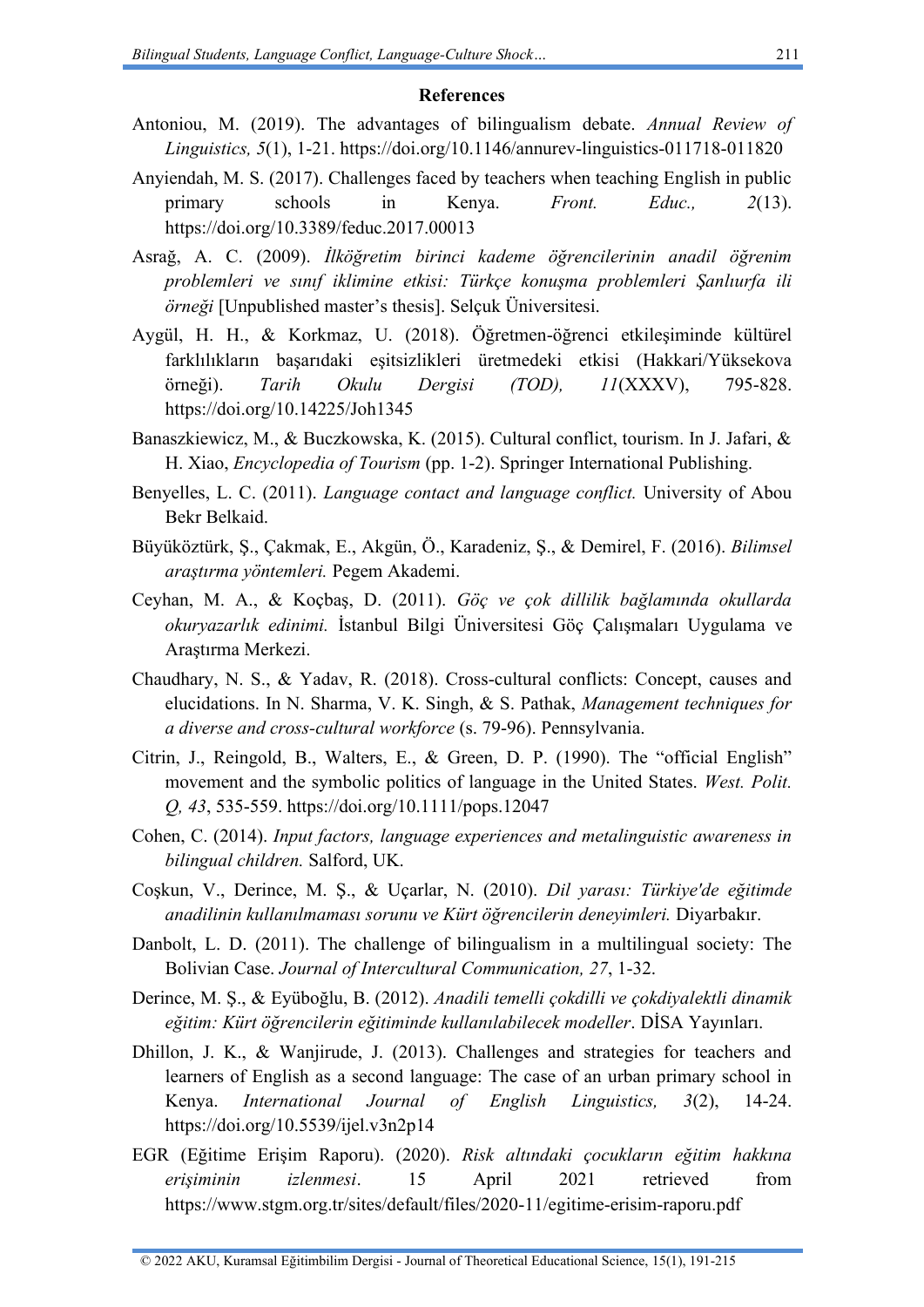- Elibariki, M. (2017). *Challenges facing primary school pupil in learning English as a foreign language: A case of primary schools in Itigi district council.* Dar es Salaam, Tanzanya.
- Emeç, H. (2011). *Türkçenin yeterince etkin ve güzel konuşulmadığı yerlerde ilkokuma yazma öğretiminde öğretmenlerin karşılaştıkları sorunlar (Erzurum ili örneği)*  [Unpublished master's thesis]. Atatürk Üniversitesi.
- Endriyati, Prabowo, Abasa, & Akmal. (2019). Challenges in teaching English at rural and urban schools and their solutions. *İnternational Journal of Scientific & Technology Research Volume, 8*(10), 3706-3710.
- Ergün, Ö. R. (2017). *Sınıf öğretmenlerinin ana dili farklı öğrenciler ile yaşadıkları*  sorunlar [Unpublished master's thesis]. Mehmet Akif Ersoy Üniversitesi.
- Erol, M., & Özdemir, F. (2020). Öğretmen adayları için Doğu ve Güneydoğu Anadolu'ya atanma kaygısı ölçeğinin geliştirilmesi. *Ulak Bilge Sosyal Bilimler Dergisi, 50*, 742-753. <https://doi.org/10.7816/ulakbilge-08-50-02>
- Fan, S. (2010). Language shock: A Challenge to language learning. *The International Journal - Language Society and Culture, 31*, 42-51.
- Fathima Seefa, K. R. (2017). A learners' perspective of the challenges face in learning English as a second language. *Proceedings of 7th International Symposium.* Oluvil.
- Fırat, D. (2015). *Ulus devlet, dil ve kimlik politikaları bağlamında anadili Kürtçe ve Arapça olan öğretmen ve akademisyenlerin anadilinde eğitime ilişkin görüşleri*  [Unpublished master's thesis]. Ankara Üniversitesi.
- Genesee, F. (2008). Bilingual first language acquisition: Evidence from Montreal. *Diversité urbaine,*, 9-26. <https://doi.org/10.7202/019559ar>
- Grosjean, F. (2010). *Bilingual: Life and reality.* Harvard University Press. <https://doi.org/10.4159/9780674056459>
- Guiberson, M. (2013). Bilingual myth-busters series: Language confusion in bilingual children. *American Speech-Language-Hearing Association (ASHA), 20*(1), 1-34. https://doi.org[/10.1044/cds20.1.5](http://dx.doi.org/10.1044/cds20.1.5)
- Hamidi, N. B. (2015). *Sınıf öğretmenlerinin ana dili farklı olan öğrencilere Türkçe öğretimi ile ilgili görüşlerinin incelenmesi (Diyarbakır ili örneği)* [Unpublished master's thesis]. Zirve Üniversitesi.
- Hardiyanti, R. (2017). Analysis of the difficulties faced by a bilingual child in reading and writing. *Advances in Language and Literary Studies, 8*(4), 43-49. <http://dx.doi.org/10.7575/aiac.alls.v.8n.4p.43>
- İnal, K. (2019). Türkiye'de Kürtçe konuşan insan olmak-bir 'yaşam alanı' olarak Türkçe. *Eğitim Bilim Toplum Dergisi, 17*(67), 89-121.
- Kaya, I., & Aydın, H. (2013). *Türkiye'de ana dilde eğitim sorunu: Zorluklar, deneyimler ve iki dilli eğitim modeli önerileri.* Ukam.
- Khong, T. H., & Saito, E. (2014). Challenges confronting teachers of English language learners. *Educational Review, 66*(2), 210-225. <https://doi.org/> [10.1080/00131911.2013.769425](http://dx.doi.org/10.1080/00131911.2013.769425)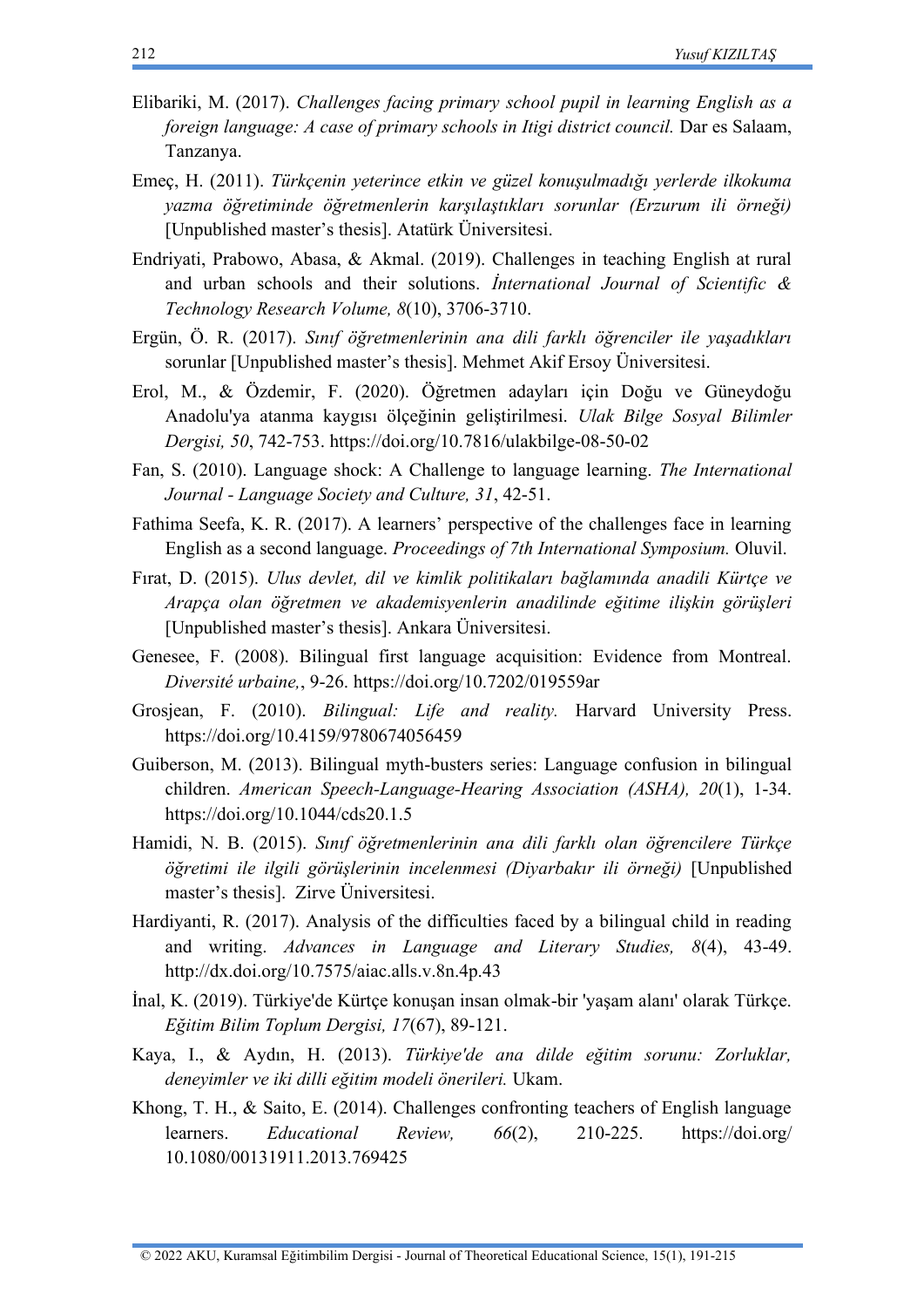- Kızıltaş, Y., & Kozikoğlu, İ. (2020). İki dilli öğrencilerin okuduğunu anlamada yaşadıkları sorunlar ve çözüm önerileri: Bir durum çalışması. *Ana Dili Eğitimi Dergisi, 8*(4), 1568-1584. <https://doi.org/10.16916/aded.753248>
- Koşan, Y. (2015). *Okul öncesi eğitimin iki dilli çocukların okula hazır bulunuşluklarına etkisinin incelenmesi* [Unpublished master's thesis]. Hacettepe Üniversitesi.
- Kotluk, N., & Kocakaya, S. (2018). Türkiye için alternatif bir anlayış: Kültürel değerlere duyarlı eğitim. *YYÜ Eğitim Fakültesi Dergisi, 15*(1), 749-789. <http://dx.doi.org/10.23891/efdyyu.2018.86>
- Kozikoğlu, İ., & Senemoğlu, N. (2018). Mesleğe yeni başlayan öğretmenlerin karşılaştıkları güçlükler: Nitel bir çözümleme. *Eğitimde Nitel Araştırmalar Dergisi - ENAD, 6*(3), 341-371. <https://doi.org/10.14689/issn.2148-2624.1.6c3s16m>
- Kumar, K., & Naik, L. (2016). How to create an online survey using google forms. *International Journal of Library and Information Studies, 6*(3), 118-126.
- Luo, X. (2014). There are various difficulties for international students in adjusting to a new academic culture when studying abroad. *3rd International Conference on Science and Social Research* (s. 979-982). Tianjin.
- Miles, M. B., & Huberman, A. M. (1994). *Qualitative data analysis*. Sage Publications Inc.
- Milon, R. K. (2016). Challenges of teaching English at the rural primary schools in Bangladesh: Some recommendations. *ELK Asia Pacific Journal of Social Sciences, 2*(3), 1-9.
- Mohamed, K. O. S. (2018). Bilingualism as an effective factor in a successful translation. *Global Journal of Arts, Humanities and Social Sciences, 4*(2), 1-5.
- Muarich, H. (1999). *The problem of second language acquisition.* Ramadi.
- Nicoladis, E., Charbonnier, M., & Popescu, A. (2016). Second language/bilingualism at an early age with emphasis on Its impact on early socio-cognitive and socioemotional development. *Encyclopedia on Early Childhood Development*, 1-4.
- Özcan, E. S. (2016). Kürtler ve Türkler:Kıldan ayyakabı giyenler ve küçük gözlüler. *e-Şarkiyat İlmi Araştırmalar Dergisi, 1*(15), 476-492.
- Özdemir, H. (2016). *Ortaokul beşinci sınıfta okuyan iki dilli öğrencilerin yazma becerilerinin değerlendirilmesi* [Unpublished master's thesis]. Yüzüncü Yıl Üniversitesi.
- Öztepe, D. (2019). *Ana dili farklı ilkokul öğrencilerine Türkçe ilkokuma ve yazma öğretiminde karşılaşılan güçlüklere ilişkin öğretmen görüşlerinin incelenmesi*  [Unpublished master's thesis]. Trabzon Üniversitesi.
- Raju, V. N., & Harinarayana, N. (2016). Online survey tools: A case study of Google Forms. *Scientific, Computational & Information Research Trends in Engineering* (s. 1-12). Karnataka.
- Ramírez-Esparza, N., & García-Sierra, A. (2014). The bilingual brain: Language, culture, and identity. In V. Benet-Martínez, & Y. Y. Hong, *Oxford library of psychology. The Oxford handbook of multicultural identity* (pp. 35-56). Oxford.
- Rese, A. (2018). The Phenomenon of culture shock on western people in Senggigi, West Lombok. *Advances in Social Science, Education and Humanities Research, 166*, 44-49. <https://doi.org/10.2991/prasasti-18.2018.8>

<sup>© 2022</sup> AKU, Kuramsal Eğitimbilim Dergisi - Journal of Theoretical Educational Science, 15(1), 191-215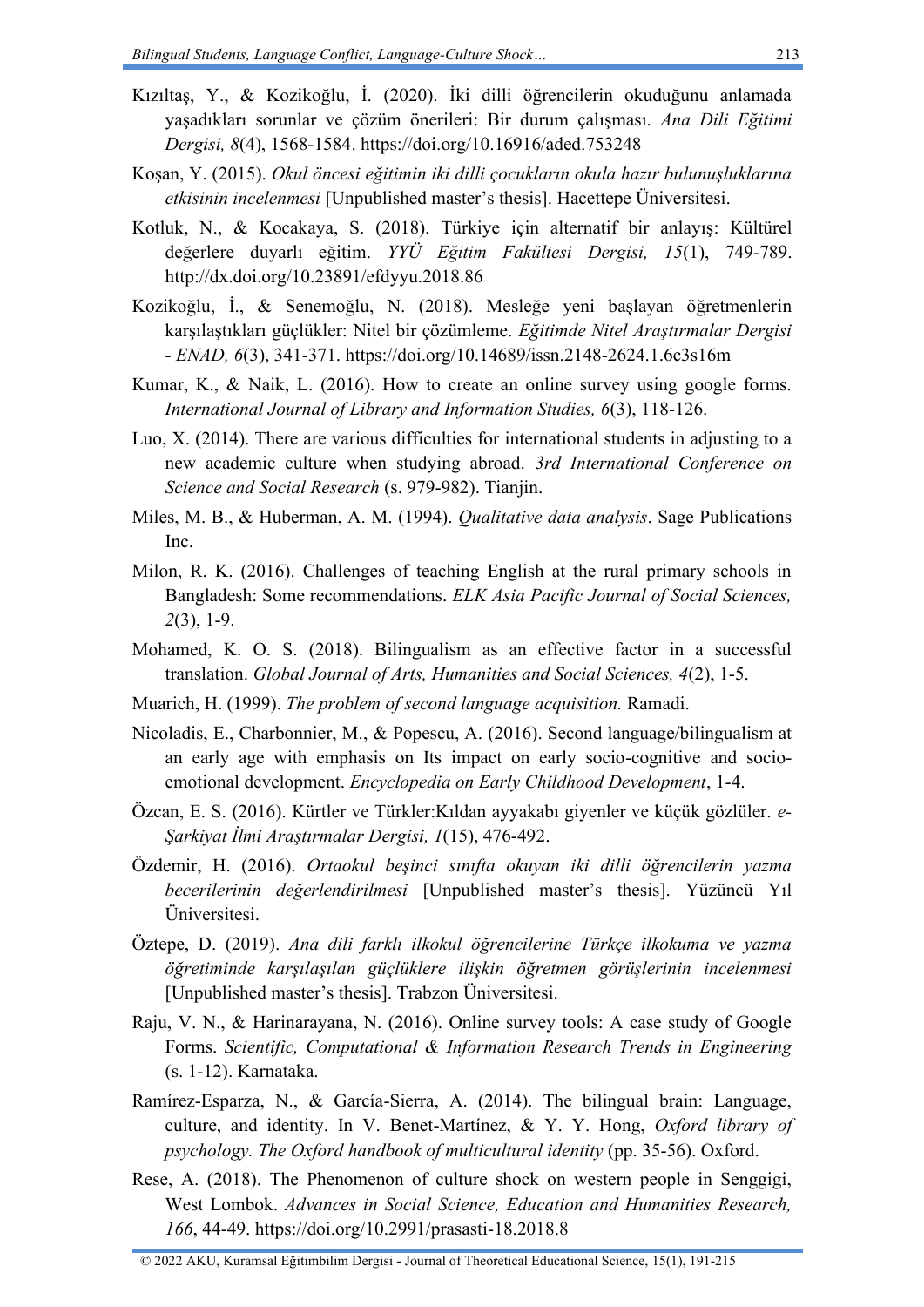- Saunders, G. (1988). *Bilingualism children: From birth to teens.* Clevedon.
- Saylag, R. (2014). Culture shock an obstacle for EFL learners. *Procedia-Social and Behavioral Sciences, 114*, 533-537. <https://doi.org/10.1016/j.sbspro.2013.12.742>
- Schumann, J. H. (1978). Social and psychological factors in second language acquisition. In J. Richards. *Understanding second & foreign Language learning: Issues and approaches* (pp. 163-178). Rowley.
- Schumann, J. H. (1986). Research acculturation model for second language acquisition. *Journal of Multilingual and multicultural development, 7*(5), 379-392. <https://doi.org/10.1080/01434632.1986.9994254>
- Shin, H. I., & Kim, J. (2017). Foreign language effect and psychological distance. *Journal of Psycholinguistic Research, 46,* 1339-1352. <https://doi.org/10.1007/s10936-017-9498-7>
- Sincar, F. (2015). *Anadili eğitim dilinden farklı olan öğrencilerin karşılaştıkları sorunlara ilişkin bir araştırma* [Unpublished master's thesis]. Zirve Üniversitesi.
- Songbatumis, A. M. (2017). Challenges in teaching English faced by English teachers at MTsN Taliwang, Indonesia. *Journal of Foreign Language Teaching & Learning, 2*(2), 54-67.
- Stevick, E. (1982). *Teaching and learning languages.* New York.
- Sunitha, S., & Jayanthy, A. C. (2019). Learning difficulties of English as a second language in rural region. *The International Journal of analytical and experimental modal analysis, XI*(X), 834-839.
- Susar Kırmızı, F. S., Özcan, E., & Şencan, D. (2016). Türkçenin az konuşulduğu bölgelerde ilk okuma yazma sürecinde karşılaşılan sorunlara ilişkin öğretmen görüşleri. *Uluslararası Türkçe Edebiyat Kültür Eğitim Dergisi, 5*(1), 412-445. <https://doi.org/10.7884/teke.555>
- Trisnawati, I. K. (2017). Maintaining the identity of bilingual individuals in multicultural/multilingual settings. *Englisia, 5*(1), 8-16.
- Tulu, Y. (2009). *Ana dili Türkçe olan ve ana dili Türkçe olmayan (iki dilli) 4-7 yaş çocukların dil düzeylerine etki eden faktörlerin incelenmesi* [Unpublished master's thesis]. Selçuk Üniversitesi.
- Turan, A. V. (2019). *Öğretmen görüşlerine göre ana dili Türkçe olmayan ortaokul öğrencilerinin Türkçe derslerinde yaşadığı sorunlar ve çözüm önerileri*  [Unpublished master's thesis]. Giresun Üniversitesi.
- Uğur, N. (2017). *Ana dili eğitim dilinden farklı olan öğrenci ve velilerin yaşadıkları sorunların çözümlenmesi* [Unpublished doctoral thesis]. Ankara Üniversitesi.
- Van Heuven, J. W., Schriefers, H., Dijkstra, T., & Hagoort, P. (2008). Language conflict in the bilingual brain. *Cerebral Cortex, 18*(11), 2706-2716. <https://doi.org/10.1093/cercor/bhn030>
- Wei, L. (2000). Dimensions of bilingualism. In L. Wei, *The bilingualism reader* (pp. 3- 25). New York.
- Wei, L. (2008). Research perspectives on bilingualism and multilingualism. In W. L., & M. M. *The Blackwell guide to research methods in bilingualism and multilingualism* (pp. 3-17). Oxford.